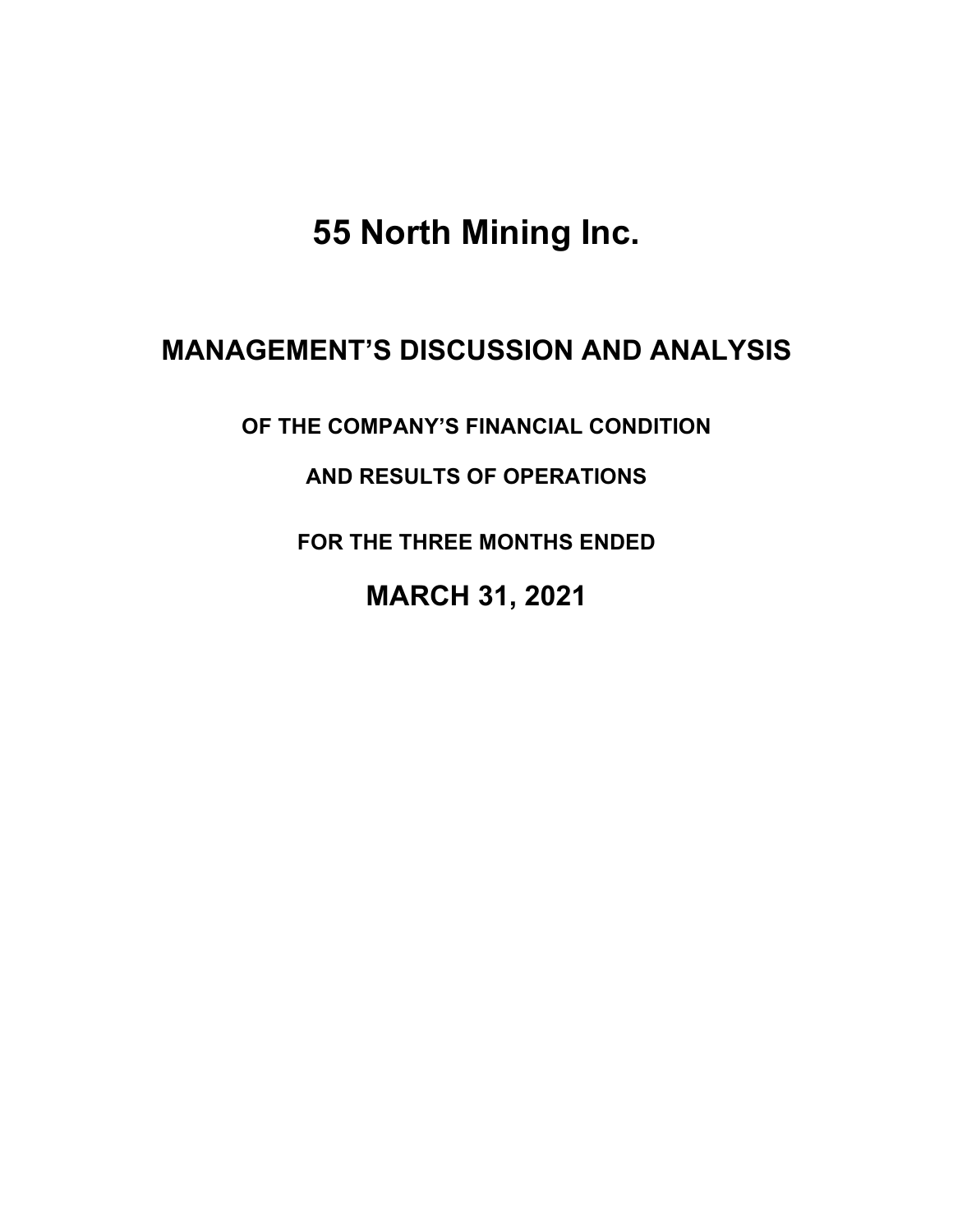The following management discussion and analysis of the financial condition and results of operations of 55 North Mining Inc. (the "Company") is prepared and reported as at March 31, 2021 and should be read in conjunction with the Company's unaudited financial statements and notes thereto for the three months ended March 31, 2021 as well as the Company's audited financial statements and notes thereto for the year ending December 31, 2020.

The information provided herein is given as of May 26, 2021 unless otherwise indicated.

## **FORWARD LOOKING STATEMENT**

This management discussion and analysis contains "forward-looking statements" which reflect management's expectations regarding the Company's future growth, results of operations, performance and business prospects and opportunities. Such forward-looking statements may include, but are not limited to, statements with respect to the future financial or operating performance of the Company and its projects, the future price of gold or other metal prices, capital, operating and exploration expenditures, costs and timing of the development of new deposits, costs and timing of future exploration, requirements for additional capital, government regulation of mining operations, environmental risks, reclamation expenses, title disputes or claims, limitations of insurance coverage and the timing and possible outcome of regulatory matters. Often, but not always, forward-looking statements can be identified by the use of words such as "plans", "expects", "is expected", "budget", "scheduled", "estimates", "forecasts", "intends", "anticipates", or "believes" or variations (including negative variations" of such words and phrases, or statements that certain actions, events or results "may", "could", "would", "might" or "will" be taken, occur or be achieved. Forward-looking statements involve known and unknown risks, uncertainties, assumptions and other factors that may cause the actual results, performance or achievements of the Company to be materially different from any future results, performance or achievements expressed or implied by the forward-looking statements. Such factors include, among others: general business, economic, competitive, political and social uncertainties; the actual results of current exploration activities; conclusions of economic evaluations; fluctuations in currency exchange rates; changes in project parameters as plans continue to be refined; changes in labour costs; future prices of gold or other metal prices; possible variations of mineral grade; accidents, hazards, cave-ins, pit-wall failures, flooding, rock bursts and other acts of God or unfavourable operating conditions and losses, insurrection or war; delays in obtaining governmental approvals or financing or in the completion of development or construction activities; and actual results of reclamation activities. Although the Company has attempted to identify important factors that could cause actual actions, events or results to differ materially from those described in forward-looking statements, there may be other factors that cause actions, events or results to differ from those anticipated, estimated or intended. Forward-looking statements contained herein are made as of the date of this management discussion and analysis and the Company disclaims any obligation to update any forward-looking statements, whether as a result of new information, future events or results or otherwise. There can be no assurance that forward-looking statements will prove to be accurate, as actual results and future events could differ materially from those anticipated in such statements. Accordingly, readers should not place undue reliance on forward-looking statements.

## **BUSINESS ENVIRONMENT and OUTLOOK**

Beginning in the first quarter of 2020, the outbreak of the novel strain of coronavirus ("COVID-19") resulted in governments enacting emergency measures to combat the spread of the virus. These measures, which include the implementation of travel bans, self-imposed quarantine periods and social distancing, have caused an economic slowdown and material disruption to business. Management has experienced a slow-down in the ability to transact business as a result of the self-isolating measures. Government has reacted with interventions intended to stabilize economic conditions. The duration and impact of the COVID-19 outbreak is unknown at this time. It is not possible to reliably estimate the length and severity of these developments and the impact on the financial performance and financial position of the Company in future periods.

Due to recent weak capital markets for junior mineral exploration companies, Management with the support of the Board of Directors reduced operations to conserve capital. This involved the curtailment of exploration activities and the reduction of administrative overheads to an absolute minimum until such time that the capital markets are more supportive of junior exploration projects. The Company was able to secure needed capital in the fourth quarter of 2020 due to improved market conditions and interest in the Company's project. This allowed for the start of new exploration activities in Manitoba.

The Company will need to secure additional financing to cover ongoing exploration expenditures and future working capital requirements. The ability of the Company to raise additional needed capital is never assured and comes with significant risk, thus jeopardizing the Company's ability to continue as a going-concern.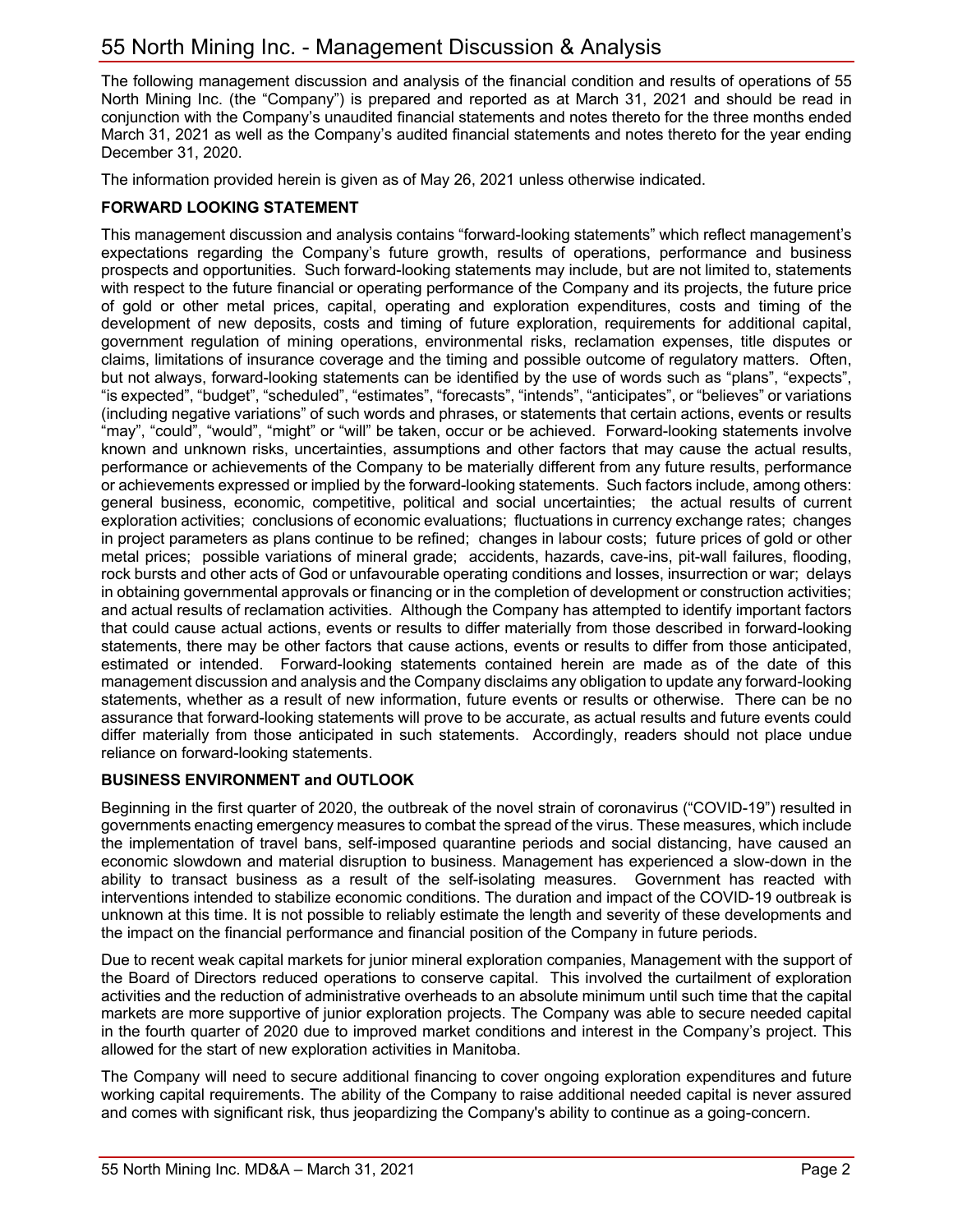Management believes that going forward, subject to economic conditions, finances and the availability of equity financing, the longer-term prospects for the Company should remain positive. It is the intention of the Company to continue exploration activities on its mineral properties going forward. When opportunities present themselves, the Company will seriously evaluate the acquisition of additional mineral properties.

## **OVERVIEW OF THE BUSINESS**

55 North Mining Inc., a company incorporated under the Canada Business Corporation Act, and its wholly-owned subsidiary (collectively "**55 North**" or the "**Company**") are engaged in the acquisition, exploration, development and extraction of natural resources, specifically precious metals. The Company's corporate head office is located at 401 Bay Street, Suite 2702, Toronto ON M5H 2Y4. The registered office of the Company is MLT Aikins LLP, 30th Floor, 360 Main Street, Winnipeg, MB R3C 4G1. The Company is a reporting issuer, as defined in corporate law, and its shares are not currently listed for trading on any stock exchange.

On September 2, 2020, 2552883 Ontario Inc. ("**Ontario Inc**.") and 55 North completed a reverse takeover ("RTO") transaction pursuant to which 55 North acquired all the issued and outstanding shares of Ontario Inc.. Ontario Inc. then amalgamated with a wholly-owned subsidiary of 55 North and continued as one company, 55 North Mining Operations Inc. Upon completion of the reverse takeover transaction, the shareholders of Ontario Inc. obtained control of the consolidated entity. As a result, 70,493,217 Post-Consolidation Shares were issued to Ontario Inc. shareholders, giving them control of approximately 89.99 % of the issued and outstanding share capital of the merged entity as at the effective date of the amalgamation. Under the purchase method of accounting, Ontario Inc. was identified as the acquirer, and accordingly the entity is considered to be a continuation of Ontario Inc. with the net assets of the Company at the date of the reverse takeover transaction deemed to have been acquired by Ontario Inc. The audited consolidated financial statements for the year ended December 31, 2020 include the results of operations of 55 North from January 1, 2020 to September 2, 2020, the date of the reverse takeover transaction. The comparative figures are those of Ontario Inc.

Ontario Inc. was originally set up as a means to access funds needed by 55 North which was unable to raise equity as a result of being cease-traded by various Canadian securities commissions. The intention was to eventually merge the two companies. This was achieved in September 2020.

Prior to completing the RTO, the Company completed the sale of the Edelson property and received, in addition to cash, 100,000,000 common shares of European Cobalt (now operating as Aston Minerals Ltd.). The net proceeds from the sale of these shares were agreed to be distributed to the 55 North shareholders of record on July 11, 2020. The value of the Aston Minerals Ltd. shares at December 31, 2020 was \$3,934,000 and the dividend payable was \$3,838,994, with the \$95,006 difference representing the value of the dividend attributable to the 55 North shares owned by 55 North Operations that are currently presented as held in treasury. Any fair value adjustment in the dividend payable is adjusted through the consolidated statement of changes in equity as a dividend in the period.

On September 5, 2017, the Company signed an option agreement with Peter Dunlop to option the Last Hope Project near Lynn Lake, Manitoba. On signing, the Company paid \$65,000 and issued 1,500,000 common shares.

The Company committed to incur an aggregate of at least \$250,000 per year for the four years following the execution of this agreement to an aggregate of \$1,000,000 and make additional option payments as follows:

- September 5, 2018: \$65,000 and an additional 1,500,000 common shares;
- September 5, 2019: \$65,000;
- September 5, 2020: \$65,000; and
- September 5, 2021: \$3,000,000.

On November 4, 2019, an amendment was signed whereby the September 5, 2021 payment was changed to \$100,000 and the \$3,000,000 payment deferred to September 5, 2022.

The Last Hope Project bears a 2% net smelter returns royalty.

#### **MINERAL RESOURCES and MINERAL RESERVES**

#### **The Last Hope Gold Project**

#### **Property Location and Details**

The Last Hope Property is located approximately 23 km south-east of the town of Lynn Lake in northern Manitoba, Canada. The Property is approximately centered at latitude 387,000 E and longitude 6,283,000 N and is located approximately 810 km northwest of Manitoba's capital and largest city, Winnipeg.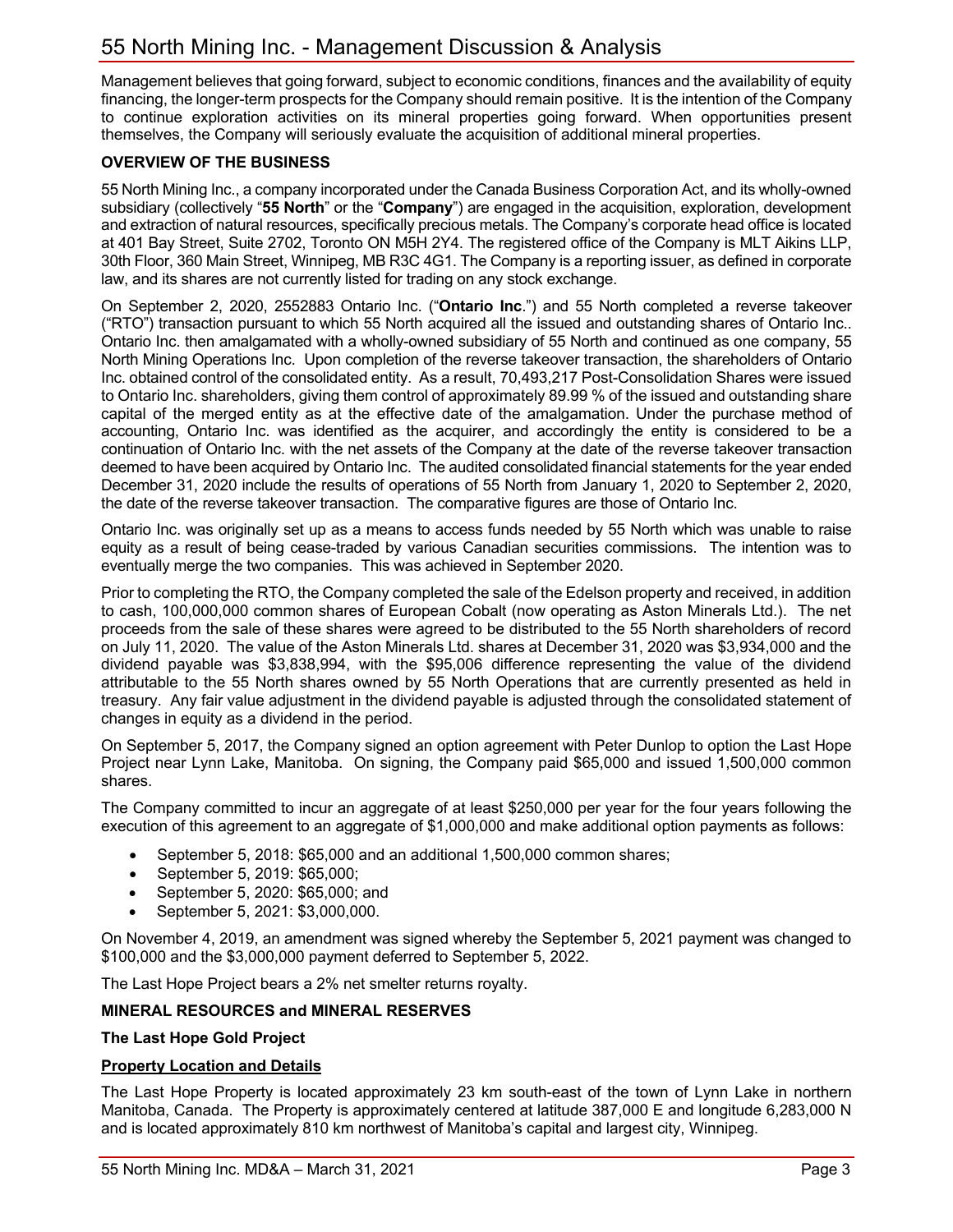The Last Hope Property consists of 15 non surveyed claims subject to provisions of the option agreement as detailed below and covers an area of 3,513 ha as per the following figure and table entitled Last Hope Property Option Claims. In addition, in January 2021 55 North staked an additional 14 non surveyed claims that cover an area of 2707 ha. These claims are not subject to the option agreement and are detailed in table entitled Last Hope Property Non-Option Claims. All Claims are crown grants and include surface access. All claims have been located by physical staking as per The Mines and Minerals Act of Manitoba.

| <b>LAST HOPE PROPERTY OPTION CLAIMS</b> |               |                  |           |                |                |                                       |  |
|-----------------------------------------|---------------|------------------|-----------|----------------|----------------|---------------------------------------|--|
| <b>Name</b>                             | <b>Number</b> | <b>Type</b>      | Area (ha) | <b>Granted</b> | <b>Expires</b> | <b>Annual</b><br><b>Amount</b><br>Due |  |
| Last Hope 14                            | <b>P9479E</b> | Claim            | 195       | 28/06/1988     | 27/08/2024     | \$4,875                               |  |
| Last Hope 1                             | P8881E        | Claim            | 256       | 27/01/1986     | 28/03/2029     | \$6,400                               |  |
| Last Hope 4                             | W45575        | Claim            | 256       | 19/07/1982     | 17/09/2024     | \$6,400                               |  |
| Last Hope 2                             | P8880E        | Claim            | 256       | 27/01/1986     | 28/03/2026     | \$6,400                               |  |
| Last Hope 10                            | P6994E        | Claim            | 256       | 21/12/1987     | 19/02/2025     | \$6,400                               |  |
| Last Hope 8                             | W45579        | Claim            | 256       | 16/07/1982     | 09/14/2024     | \$6,400                               |  |
| Last Hope 5                             | W45576        | Claim            | 256       | 16/07/1982     | 14/09/2024     | \$6,400                               |  |
|                                         | CB9043        | Claim            | 259       | 13/03/1978     | 12/05/2040     | \$6,475                               |  |
| Last Hope 12                            | <b>P9477E</b> | Claim            | 256       | 28/06/1988     | 27/08/2024     | \$6,400                               |  |
| Last Hope 11                            | <b>P9478E</b> | Claim            | 256       | 28/06/1988     | 27/08/2024     | \$6,400                               |  |
| Last Hope 6                             | W45577        | Claim            | 256       | 16/07/1982     | 14/09/2030     | \$6,400                               |  |
| Last Hope 9                             | W45580        | Claim            | 112       | 16/07/1982     | 14/09/2024     | \$2,800                               |  |
| Last Hope 13                            | <b>P9476E</b> | Claim            | 131       | 28/06/1988     | 27/08/2024     | \$3,275                               |  |
| Last Hope 3                             | P8879E        | Claim            | 256       | 27/01/1986     | 28/03/2026     | \$6,400                               |  |
| Last Hope 7                             | W45578        | Claim            | 256       | 16/07/1982     | 14/09/2030     | \$6,400                               |  |
|                                         |               |                  |           |                |                |                                       |  |
| <b>Total</b>                            |               | <b>15 Claims</b> | 3,513     |                |                | \$87,825                              |  |

The Company has an option to earn a 100% interest in the claims comprising the property held by Peter C. Dunlop. The option was signed on September 5, 2017 and amended on November 4, 2019. In order to acquire 100% interest in the Last Hope Property, the Company agreed to the following schedule: It paid Mr. Dunlop \$65,000 and 1.5 million shares upon the Execution Date of the Option Agreement (Sept. 5, 2017) and on the first anniversary of the Execution Date (September 5, 2018). A further \$65,000 was paid on the second (September 5, 2019) and third anniversary (September 5, 2020) of the Execution Date, and \$100,000 will be paid on the fourth anniversary (September 5, 2021). \$3,000,000 must be paid on the fifth anniversary of the Execution Date (September 5, 2022). The Company agreed to incur exploration expenditures of \$250,000 per year in the four years following the Execution Date, to an aggregate of \$1,000,000, with exploration expenditures in any year exceeding \$250,000 to be applied to the following years. The Company is up to date on all option payments, and has satisfied fully the exploration expense requirements, i.e. the full \$1,000,000 has already been spent.

The option to acquire a 100% interest in the property is subject to a 2% royalty. The Company has the right, any time prior to the commencement of commercial production, to acquire up to half (1%) of the net smelter return royalty upon payment of \$500,000 for each 0.5% of the royalty purchased.

There is no known environmental liability existing on the Last Hope property.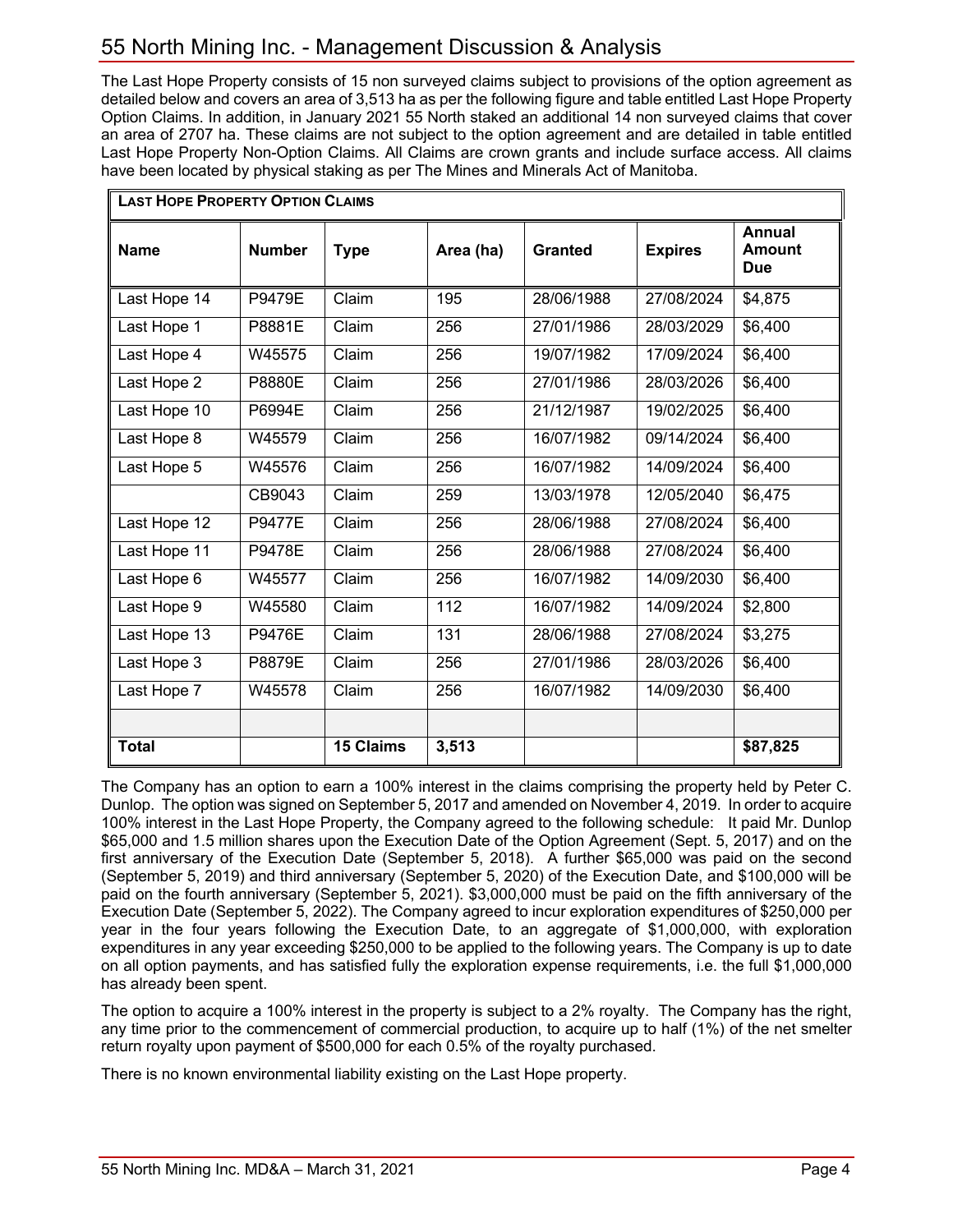## **Last Hope Property Non-Option Claims**

| <b>Name</b>   | <b>Number</b> | <b>Type</b>      | <b>Issue Date</b> | <b>Granted</b> | <b>Expires</b> | Area (ha) | <b>Annual</b><br><b>Amount Due</b><br>(Annual<br>payments<br>commence in<br>2023) |
|---------------|---------------|------------------|-------------------|----------------|----------------|-----------|-----------------------------------------------------------------------------------|
| <b>BRUCE1</b> | MB12840       | Claim            | 2020-11-27        | 2022-11-27     | 2023-01-26     | 256       | \$3,200                                                                           |
| BRUCE2        | MB12841       | Claim            | 2020-11-27        | 2022-11-27     | 2023-01-26     | 110       | \$1,375                                                                           |
| BRUCE3        | MB12842       | Claim            | 2020-11-27        | 2022-11-27     | 2023-01-26     | 107       | \$1,338                                                                           |
| <b>BRUCE4</b> | MB12843       | Claim            | 2020-11-27        | 2022-11-27     | 2023-01-26     | 252       | \$3,150                                                                           |
| BRUCE5        | MB12844       | Claim            | 2020-11-27        | 2022-11-27     | 2023-01-26     | 248       | \$3,100                                                                           |
| <b>BRUCE6</b> | MB12845       | Claim            | 2020-11-27        | 2022-11-27     | 2023-01-26     | 142       | \$1,775                                                                           |
| <b>BRUCE7</b> | MB12846       | Claim            | 2020-11-27        | 2022-11-27     | 2023-01-26     | 185       | \$2,313                                                                           |
| <b>BRUCE8</b> | MB12847       | Claim            | 2020-11-27        | 2022-11-27     | 2023-01-26     | 192       | \$2,400                                                                           |
| BRUCE9        | MB12848       | Claim            | 2020-11-27        | 2022-11-27     | 2023-01-26     | 192       | \$2,400                                                                           |
| BRUCE10       | MB12849       | Claim            | 2020-11-27        | 2022-11-27     | 2023-01-26     | 212       | \$2,650                                                                           |
| BRUCE11       | MB12555       | Claim            | 2020-11-27        | 2022-11-27     | 2023-01-26     | 212       | \$2,650                                                                           |
| BRUCE12       | MB12576       | Claim            | 2020-11-27        | 2022-11-27     | 2023-01-26     | 226       | \$2,825                                                                           |
| BRUCE13       | MB13273       | Claim            | 2020-11-27        | 2022-11-27     | 2023-01-26     | 248       | \$3,100                                                                           |
| BRUCE14       | MB13298       | Claim            | 2020-11-27        | 2022-11-27     | 2023-01-26     | 125       | \$1,563                                                                           |
| <b>Total</b>  |               | <b>14 Claims</b> |                   |                |                | 2707      | \$33,838                                                                          |

#### **Property Infrastructure**

The Last Hope Property is located approximately 23 km southeast of the mining town of Lynn Lake and is accessed by an all-weather gravel road, the Burnt Timber Mine road, to the mine site and subsequently an 8 km winter road from the Burnt Timber mine to the Property. Highways 6 and 391 connect Lynn Lake to Winnipeg and the Trans Canada Highway. Lynn Lake is also connected by railway which extends south to the Pas, Manitoba, and from there, to the rest of Canada. Lynn Lake Airport (YYL) has a 5,000 ft. paved runway that can land commercial jet aircraft.

Lynn Lake (population of 800) has a hospital, hotel and general store, and was founded to service Sherritt Gordon's nickel discovery in 1950.

Historically, drilling has been conducted year-round with warm weather drilling assisted by helicopter.

Water is abundant in nearby lakes and rivers. Hydroelectric power is available in the town of Lynn Lake. Manitoba has a long history of mining with world class mining centres in Flin Flon and Thompson Manitoba.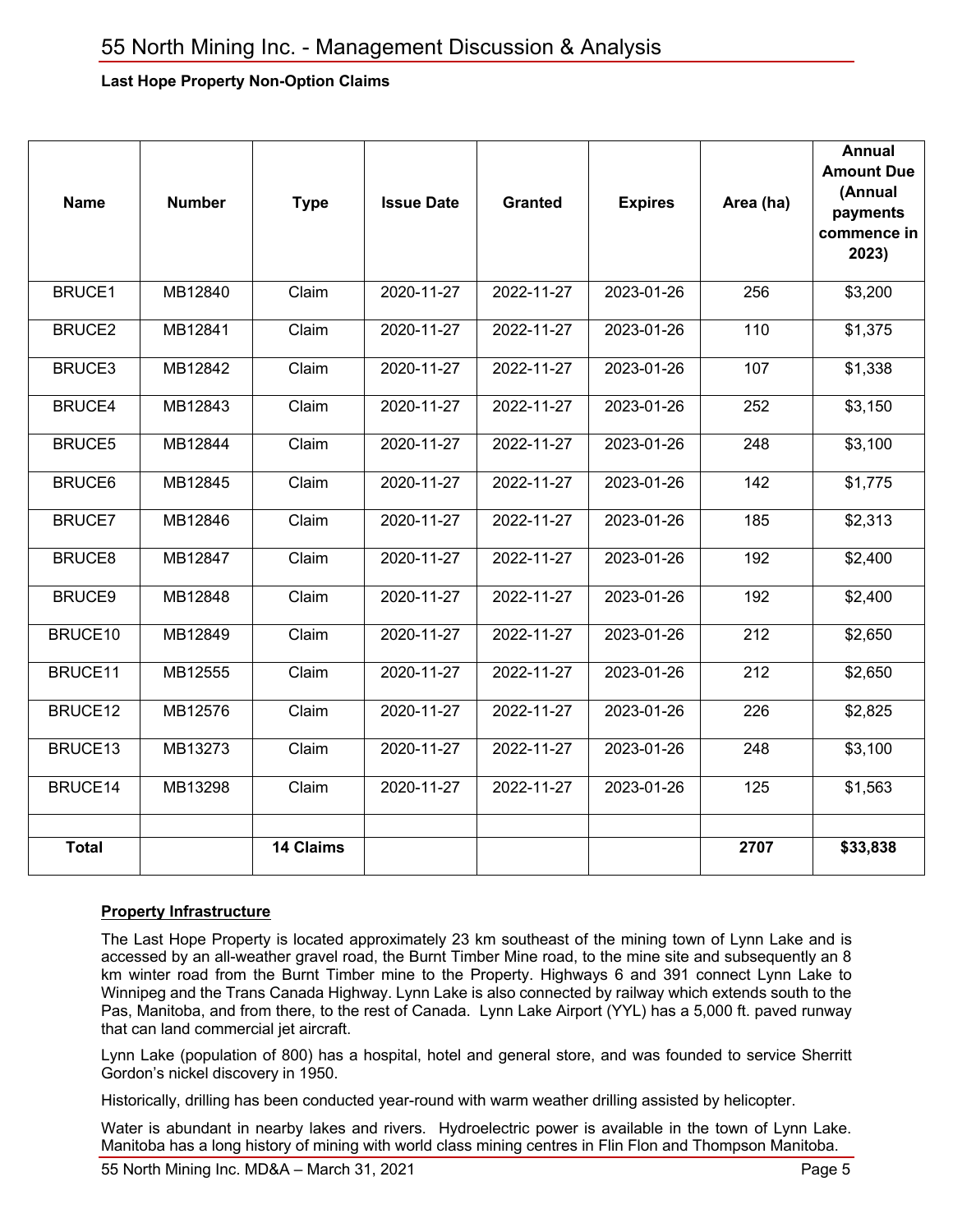## **History**

Gold was first discovered at Last Hope in 1937. The following table outlines historical work done on the property:

| <b>HISTORICAL EXPLORATION ON THE LAST HOPE PROPERTY</b> |                           |                                                                                                                                                                                                                                                                                                                |  |  |
|---------------------------------------------------------|---------------------------|----------------------------------------------------------------------------------------------------------------------------------------------------------------------------------------------------------------------------------------------------------------------------------------------------------------|--|--|
| Year                                                    | Company                   | <b>Exploration</b>                                                                                                                                                                                                                                                                                             |  |  |
| 1937                                                    | R. Madole                 | Last Hope area staked.                                                                                                                                                                                                                                                                                         |  |  |
| 1939                                                    | Sheritt Gordon Mines Ltd. | 59 hole drill program totaling 3,129 m.                                                                                                                                                                                                                                                                        |  |  |
| 1978                                                    | W.B Dunlop Limited NPL    | Last Hope area re-staked.                                                                                                                                                                                                                                                                                      |  |  |
| 1986                                                    | Balcor Resources Corp.    | Calculated a historic mineral resource on the property that predates<br>NI 43-101. Identified two shallow plunging ore shoots within a<br>steep, tabular quartz vein averaging 1.5 m in width.                                                                                                                 |  |  |
| 2012                                                    | Carlisle Goldfields       | 27 hole DD program totaling 2012. Based on this, and 204 historic<br>drill holes, a NI 43-101 compliant resource estimate was prepared<br>in September 2017 (at a 2.0 g/t cut-off: Indicated: 201,000 tonnes<br>@ 5.75 g/t for 37,000 troy ozs, Inferred: 1,067,000 tonnes @ 5.29<br>g/t for 182,000 troy ozs. |  |  |
| 2017-2020                                               | 2552883 Ontario Inc.      | 68 line km of IP survey                                                                                                                                                                                                                                                                                        |  |  |

In August 2020, the shareholders of 55 North and 2552883 Ontario Inc. voted to amalgamate under the name of 55 North, whereby 55 North effectively acquired the Last Hope Gold project.

| Hole-ID      | From (M) | To (M) | Length (M) | Au g/t |
|--------------|----------|--------|------------|--------|
| 87-DDH-105   | 120.67   | 122.41 | 1.74       | 79.44  |
| SG-03        | 25.79    | 27.55  | 1.76       | 55.59  |
| 87-DDH-094   | 91.17    | 93.42  | 2.25       | 38.54  |
| <b>SG-01</b> | 26.43    | 29.75  | 3.32       | 26.66  |
| <b>SG-26</b> | 49.99    | 53.74  | 3.75       | 23.63  |
| 87-DDH-068   | 50.87    | 55.75  | 4.88       | 22.65  |
| 87-DDH-140   | 231.19   | 234.3  | 3.11       | 19.49  |
| 87-DDH-067   | 24.93    | 26.85  | 1.92       | 17.33  |
| SG-27        | 24.81    | 27.61  | 2.80       | 15.93  |
| 88-DDH-189   | 268.93   | 276.15 | 7.22       | 14.76  |

Selected drill results from historic drilling are presented below:

## **Regional Geology**

The Last Hope Property is located within the Churchill Structural Province of the Canadian Shield, lying within the southern portion of the Lynn Lake Greenstone Belt (see figures below). It consists of tholeiitic to calcalkaline mafic volcanic and volcaniclastic rocks with minor rhyolite and dacite (Jones, et. al. 2005).

The Lynn Lake Greenstone Belt, comprised of the North and older South Belts, is part of a larger litho-structural unit which extends in a north-easterly direction from the La Ronge Greenstone Belt in Saskatchewan. The rocks in the South Belt consist of lens-shaped volcanic and sedimentary units which have been interpreted as representing overlapping edifices with flanking aprons of volcaniclastic rocks (Gilbert et al. 1980). This linear feature has been termed the 'Johnson Trend'. The former Burnt Timber open pit deposit (Au) is contained within this trend.

Structurally, the most significant feature in the South Belt is the east-west trending Johnson Shear Zone ("JSZ"), a wide zone of intense brittle-ductile deformation, characterized by faulting, shearing, mylonization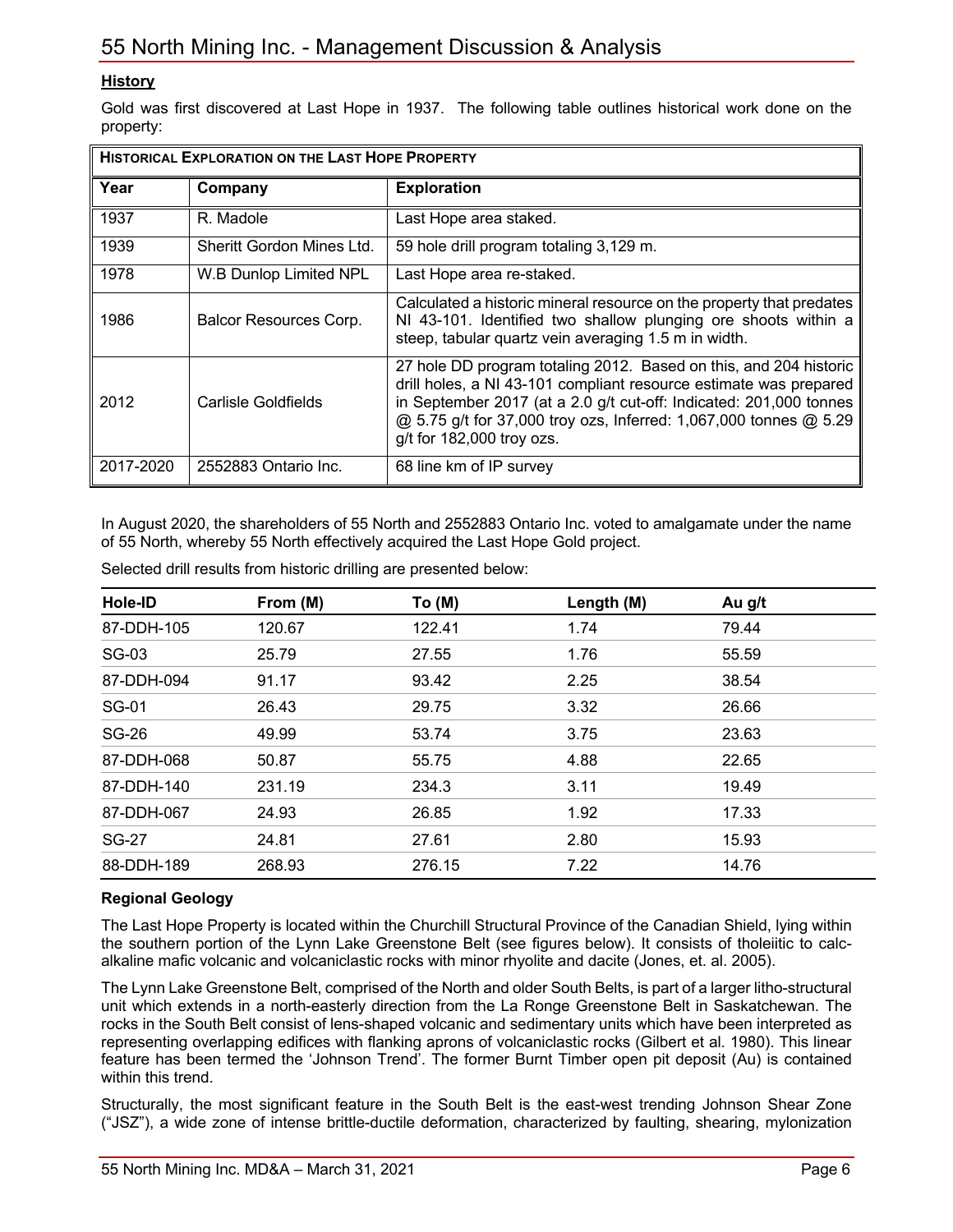and associated silica and carbonate alteration and sporadic gold mineralization. The JSZ is host to at least 26 gold prospects and showings over a 44 km strike length.

The North Belt is a north-facing homocline and consists of rhyolite, overlain by andesite and basalt, sedimentary rocks and an upper basaltic unit. The upper basalts include high alumina and subordinate high magnesia tholeiites. Both the MacLellan deposit (Au, Ag) and the Farley Lake deposit (Au) are located within this belt occurring in a metallotect termed the 'Rainbow Trend'.

### **Property Geology**

The Last Hope Property (see figure below) is underlain by a west-northwest-striking layered succession. From south to north, this succession is comprised of quartz-feldspar porphyry, mafic tuff, quartzite, mudstone, magnetite-bearing quartzite and feldspathic quartzite (see figure below). The deposit consists of two shallow plunging ore shoots within a steep, tabular quartz vein that averages 1.5 m in width.

Two parallel quartz veins cut the quartzite, the South Vein and the Mandole Vein, both hosting gold bearing sulphide mineralization while the North Vein is barren.

#### **Mineralization**

The Last Hope Property (see figure below) is underlain by a west-northwest-striking layered succession. From south to north, this succession is comprised of quartz-feldspar porphyry, local lenses of basalt, mafic tuff, local lenses of quartzite +/- magnetite, mudstone, gabbro and feldspathic quartzite (see figure below). The basalts and other mafic units have been collectively termed amphibolite consistent with their advanced level of metamorphosis. The high degree of alteration and deformation of these lithologic units makes the identification of individual protolith units impossible at the megascopic level. The gold mineralization of the deposit consists of two shallow plunging ore shoots within a steep (-80-degree dip), tabular zones of sulphide mineralization, silicification and quartz veining that locally varies in width from 1.5 to 19 metres. These zones have been traced along strike for over 1 km.

Structurally the mafic units (collectively termed amphibolite) have been moderately to strongly foliated parallel to hanging wall quartz-feldspar porphyry contact.

Two parallel sulphide mineralized zones with +/- quartz veining, +/- silicification and+/- sulphide mineralization cut the amphibolite and are the two major zones on the property. The South Vein and the Madole Vein, both host gold bearing sulphide mineralization. Minor discontinuous zones parallel to the major zones are similar in geometry and gold tenor are also present.

## **Mineralization**

The Madole Vein outcrops for approximately 225 m and strikes northwest, dips 80 degrees southwest and is hosted by amphibolite facies lithologies.

The outcropped portion of the Madole Vein is 0.3 to 1.2 m wide and can be divided into two units:

• A southern white massive quartz unit; and

• A northern grey aphanitic, siliceous unit with disseminated grains and stringers of pyrite and trace chalcopyrite.

The average sulphide content of the south vein is 5% (local variation up to 15%). The best gold values are found in the highly altered, quartz-pyrite rich footwall of a fault which lies on the periphery of a Quartz-feldsparporphyry intrusive.

The Johnson Shear Zone, host to at least 26 gold prospects over a 44 km strike length, lies approximately 10 km to the north.

The Last Hope Deposit can be classified as a mesothermal lode gold deposit in a Paleoproterozoic setting. Mesothermal lode gold deposits typically occur in metamorphosed, supracrustal rocks, most commonly in tholeiitic basalts and komatiites but also in felsic volcanic rocks. At Last Hope these tholeiitic basalts and komatiites have been strongly altered. Discrete veins occur zones in upper greenschist to lower amphibolite facies metamorphic domains where brittle or brittle-ductile fracturing is dominant. Veins are emplaced in crosscutting or layer-parallel shear zones, extensional zones and more rarely in saddle reefs (Klien and Day, 1994). Gold at Last Hope is associated with sulphide minerals (predominantly disseminated to veinlets of pyrite, pyrrhotite and chalcopyrite), highly silicified zones and fractured quartz veins. Gold-bearing sulphide minerals are controlled by minor fractures, and occur in irregular patches in quartz, in the wall rock adjacent to the vein, or as disseminations or replacements in zones of highly altered and deformed lithologic units. Mineralized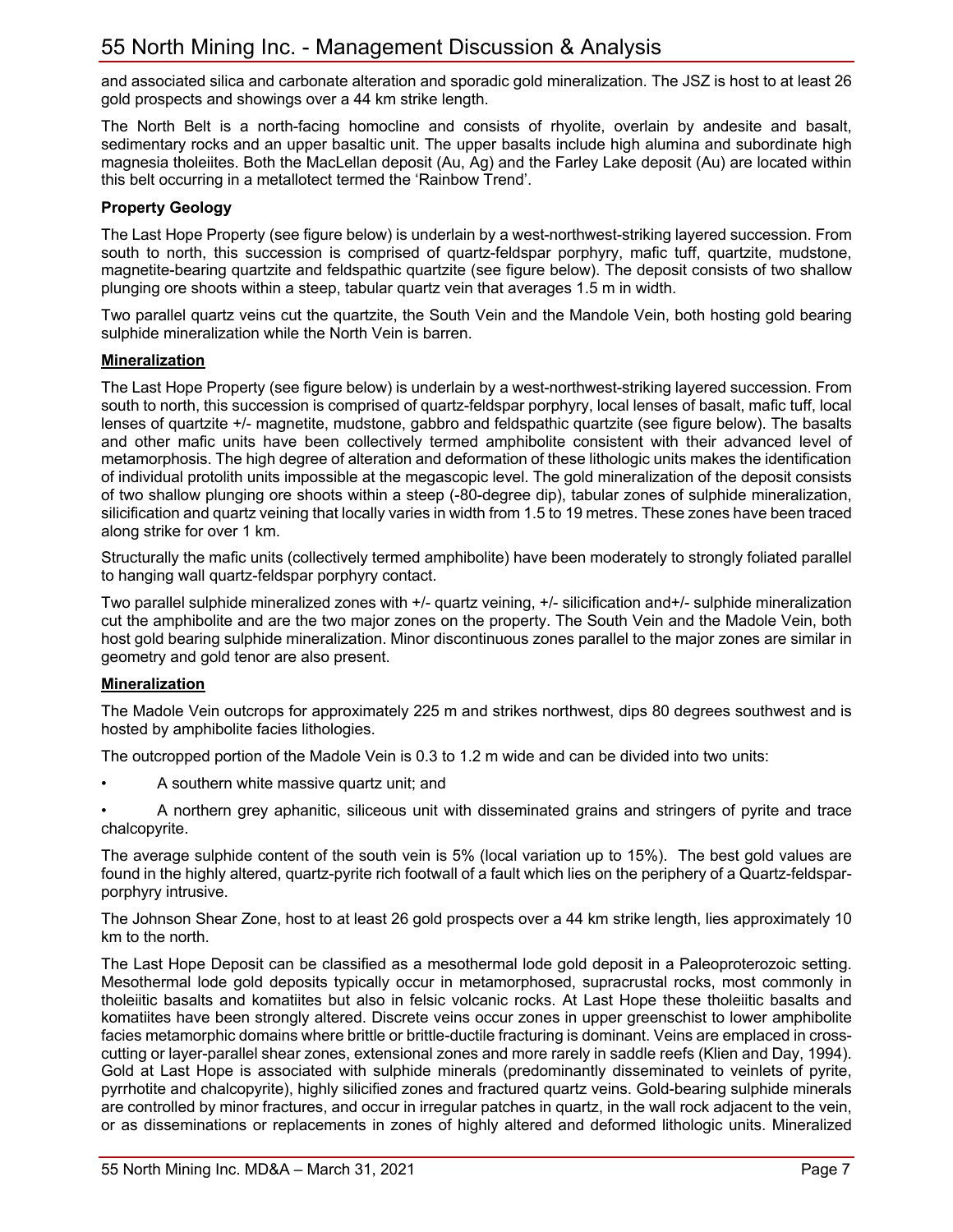zones tend to be tabular formed by persistent or discontinuous regions of sulphide mineralization, silicification and irregular bodies of gold bearing quartz.

#### **Mineral Resources and Mineral Reserves**

| MINERAL RESOURCE ESTIMATE FOR LAST HOPE PROPERTY AT 2.0 G/T AU CUT-OFF (1-4) |           |      |         |  |  |  |
|------------------------------------------------------------------------------|-----------|------|---------|--|--|--|
| <b>Classification</b><br>Au g/t<br>Au oz<br>Tonnes                           |           |      |         |  |  |  |
| Indicated                                                                    | 201,000   | 5.75 | 37,000  |  |  |  |
| Inferred                                                                     | 1,067,000 | 5.29 | 182,000 |  |  |  |

- *(1) Mineral Resources which are not Mineral Reserves do not have demonstrated economic viability. The estimate of Mineral Resources may be materially affected by environmental, permitting, legal, title, taxation, socio-political, marketing, or other relevant issues.*
- *(2) The Inferred Mineral Resource in this estimate has a lower level of confidence that that applied to an Indicated Mineral Resource and must not be converted to a Mineral Reserve. It is reasonably expected that the majority of the Inferred Mineral Resource could be upgraded to an Indicated Mineral Resource with continued exploration.*
- *(3) The Mineral Resources in this report were estimated using the Canadian Institute of Mining, Metallurgy and Petroleum (CIM), CIM Standards on Mineral Resources and Reserves, Definitions and Guidelines prepared by the CIM Standing Committee on Reserve Definitions and adopted by the CIM Council.*
- *(4) The Mineral Resource Estimate is based on 219 drill holes of which 15 holes were drilled in 2012 and 204 holes were historical diamond drill holes. The core from this historical drilling remains intact at the Property and was partially re-assayed in 2012.*

The Indicated Mineral Resource category was justified for blocks interpolated by pass one which was using at least four composites from a minimum of two drill holes within a spacing of 25m on strike, 20m down dip and 10m across dip. Inferred resources were categorized by passes 2 to 4 on all remaining grade populated blocks.

#### **Last Hope's Proximity to Alamos Gold's Lynn Lake Gold Project**

Last Hope is located approximately 20 km directly south of Lynn Lake's proposed plant location, well within economic trucking distance, and could present an opportunity to blend in Last Hope's higher grade material to enhance project economics (Last Hope M&I grade =  $6.75$  g/t versus Lynn Lake's P&P grade of 1.83 g/t). Alamos Gold Lynn Lake Project's 2018 Feasibility Study stipulated a Proven and Probable reserve estimate which was since updated to 31.9Mt @ 1.83 g/t for 1.88M ozs, and proposed a 7,000 tpd conventional open pit CIP mining/milling operation. Alamos Gold's Lynn Lake Gold Project is currently in the permitting stage with ongoing exploration on the property.

## **Exploration Upside**

## **Existing Resource Drill Targets**

The Company plans to expand the high grade portions of the current resource by drilling the down-plunge extensions of high-grade shoots. Also, the Company plans to conduct infill drilling to upgrade and expand the existing resources.

#### **Parallel Structure Drill Targets**

In the summer of 2020, the previous owner, 2552883 Ontario Inc., completed a 68 line-kilometre Induced Polarization survey which identified 2 potential parallel structures to the east of the current resource estimate, similar to that hosting the current resource. These two parallel structures, each with a strike length of 3.4 km, were indicated by strong geophysical Induced Polarization anomalies coinciding with soil geochemical highs as indicated in the figure below. The Company plans to drill each of these two parallel potentially mineralized structures - this represents an opportunity to ultimately significantly increase the current resource estimate.

#### **MINING OPERATIONS**

The Corporation has no mining operations.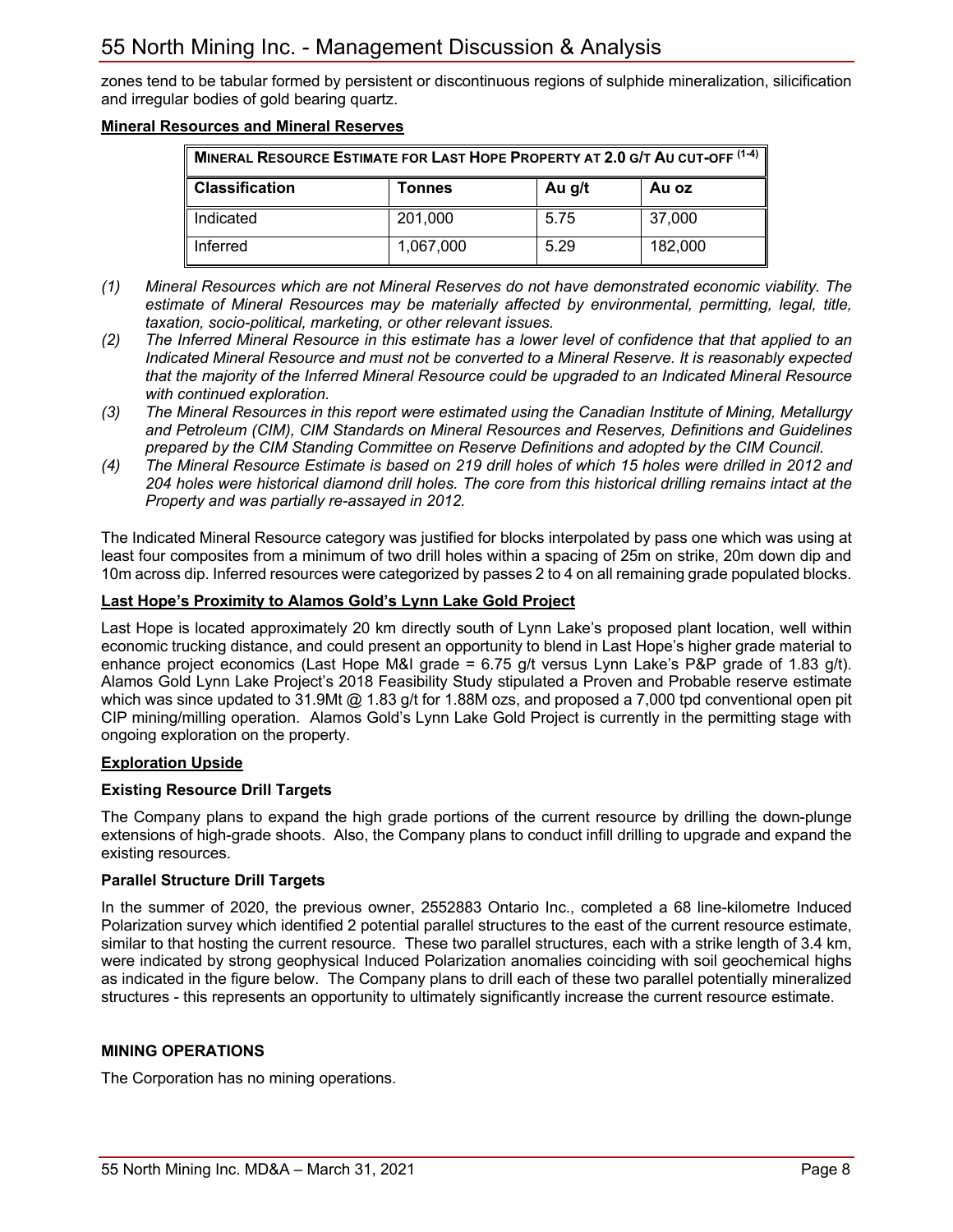## **OVERALL PERFORMANCE**

## **RESULTS OF OPERATIONS FOR THE THREE MONTHS ENDED MARCH 31, 2021**

#### **Analysis of the period ended March 31, 2021 compared to the period ended March 31, 2020**

As the Company is in the exploration phase and its property is in the early stage of exploration and not in production. Therefore, mineral exploration expenditures are not capitalized and losses are incurred as a result of exploration expenditures and administrative expenses relating to the operation of the Company's business. Consequently, the Company's net income is not a meaningful indicator of its performance of potential. The key performance driver for the Company is the acquisition, exploration, and development of prospective mineral properties. By acquiring and exploring projects of superior technical merit, the Company increases the probability of finding and developing economic mineral deposits.

At this time the Company is not anticipating profit from operations in the near future. Until such time as the Company is able to realize profits from the production and marketing of commodities from its properties, the Company will report a deficit and will rely on its ability to obtain equity or debt financing to fund ongoing operations. Additional financing is required for new exploration and promotional initiatives. Due to the nature of the junior mineral exploration industry, the Company will have a continuous need to secure additional funds through the issuance of equity or debt in order to support its corporate and exploration activities, as well as its obligations relating to its properties.

For the three months ended March 31, 2021, the Company reported income of \$1,206,000) compared to a loss of \$168,072 for the three months ended March 31, 2020.

The Company did not undertake any significant exploration activities during the first nine months of 2020. For the past three and a half years, Management has focused on administrative and organizational "clean up". With the raising of capital in September 2020 and the fourth quarter of 2020, the Company, being well equipped to begin exploration activities, started a drill program at its Last Hope property.

During 2020, Management worked to secure financing, complete its RTO and get the Company's shares listed on the Canadian Securities Exchange. This is now completed.

Removing project expenditures from the analysis, recurring expenditures for the first three months of 2021 were \$165,723 compared to \$125,732 in the first three months of 2020. Management and consulting fees increased to \$97,626 for the first three months of 2021 compared to \$70,000 in the first three months of 2020, reflective of increased activity in 2021. Listing costs in 2021 are the costs associated with getting listed on the Canadian Securities Exchange.

#### **SUMMARY OF QUARTERLY RESULTS**

The following are the results for the below noted quarters:

|                                 | Q1 2021     | Q4 2020   | Q3 2020   | Q2 2020 |
|---------------------------------|-------------|-----------|-----------|---------|
|                                 |             |           |           |         |
| General administrative expenses | 10,490      | 64,333    | 13,891    | 1,587   |
| Acquisition costs               | ---         | 65,000    |           |         |
| Project expenditures            | 1,948,337   | 1.015.561 | 5.000     | 15,940  |
| Net loss (income)               | (1,206,000) | 1,026,832 | 1,228,402 | 84,708  |
| Loss (income) per share         | (0.01)      | 0.03      | 0.00      | 0.00    |
|                                 |             |           |           |         |
|                                 | Q1 2020     | Q4 2019   | Q3 2019   | Q2 2019 |
|                                 |             |           |           |         |
| General administrative expenses | 24.182      | 86.492    | 15,346    | 57      |
| Acquisition costs               |             |           | 65,000    |         |
| Project expenditures            | 56.563      | 50,116    |           |         |
| Net loss                        | 168,072     | 164,441   | 178,796   | 5,040   |
| Loss per share                  | 0.00        | 0.00      | 0.03      | 0.00    |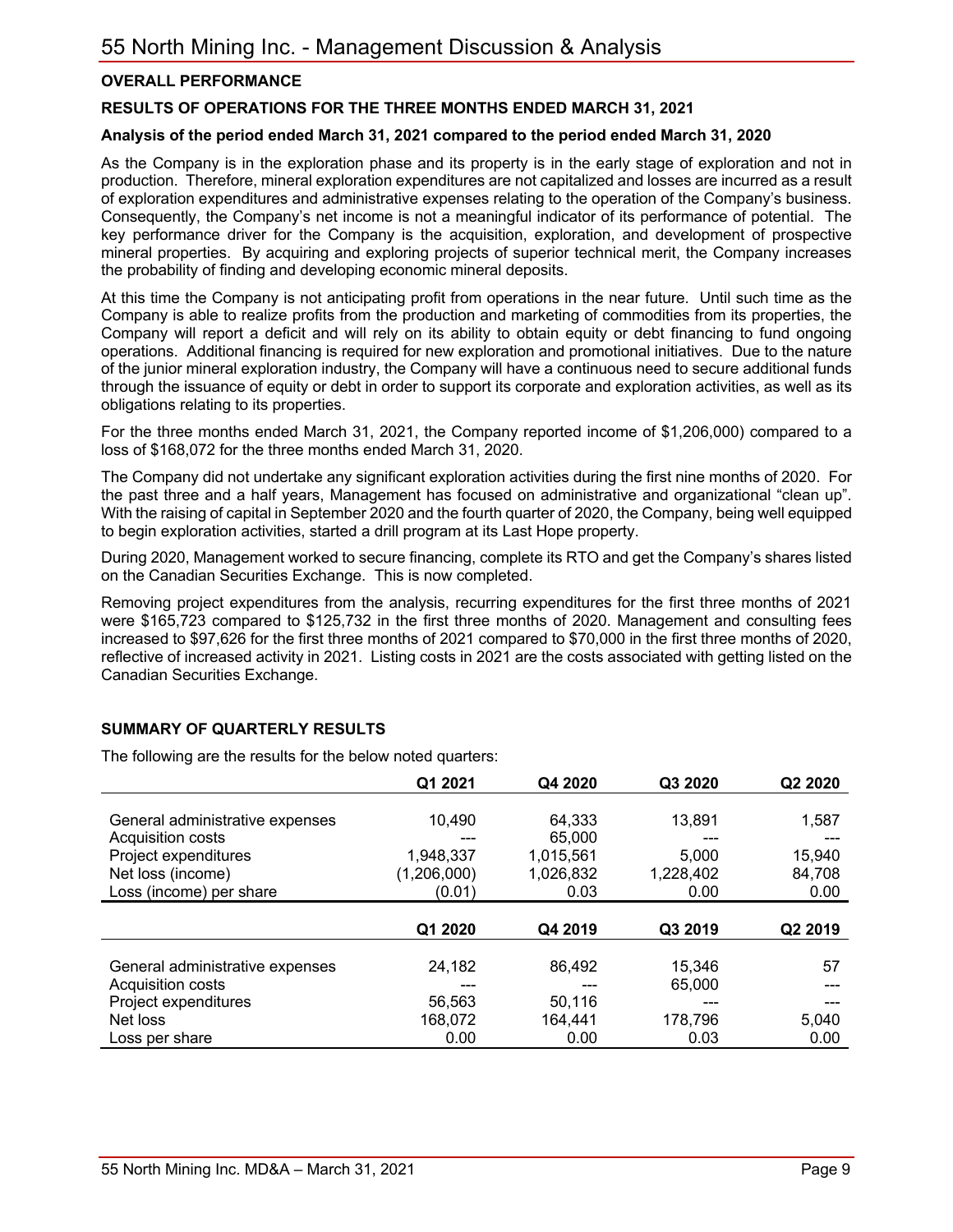The pace of development of its properties will determine how quickly the Company expends its working capital and how long it will take before the Company requires additional working capital. The ability of the Company to access new working capital through additional financings could be adversely affected by many factors including a downturn in mineral prices, a general economic downturn, poor results from exploration programs on its properties and a variety of other factors.

## **FINANCING ACTIVITIES AND CAPITAL RESOURCES**

The Company is in the exploration stage and therefore has no regular cash inflows. The pace of development of its properties will determine how quickly the Company expends its working capital and how long it will take before the Company requires additional working capital. The ability of the Company to access new working capital through additional financings could be adversely affected by many factors including a downturn in mineral prices, a general economic downturn, poor results from exploration programs on its properties and a variety of other factors.

As at March 31, 2021, the Company had a cash balance of \$6,980,435 a working capital of \$555,992 (December 31, 2020 – a cash balance of \$479,699 and working capital of \$2,102,161).

In April 2021, the Company closed an additional tranche of a non-brokered private placement for gross proceeds of \$310,000 in flow-through financing. The financing consisted of 1,550,000 units priced at \$0.20. Each unit is comprised of one common share and one common share purchase warrant entitling the holder to acquire one additional common share of the Company at a price of \$0.30 per share for 48 months from the date of closing. As compensation for this financing, a total of \$21,000 was paid in cash and 105,000 finders warrants were issued, with each warrant exercisable to purchase common share at a price of \$0.30 for a period of 48 months from closing.

#### **FINANCIAL INSTRUMENTS**

The Corporation's financial instruments consist of cash, receivables, loan receivable, accounts payable and accrued liabilities and loan payable.

(a) Risk management and hedging activities

In the normal course of operations the Company is exposed to various financial risks. Management's close involvement in the operations allows for the identification of risks and variances from expectations. The company does not meaningfully participate in the use of financial instruments to control these risks. The company has no designated hedging transactions. The financial risks and management's risk management objectives and policies are as follows:

(i) Currency risk

The company does not hold any assets or liabilities denominated in a foreign currency.

(ii) Price risk

The company is exposed to price risk with respect to commodity prices. As the company is not a producing entity, this risk does not currently affect earnings, however, the risk could affect the completion of future equity transactions. The company monitors commodity prices of precious metals and the stock market to determine the timing, nature and extent of equity transactions.

(iii) Credit risk

Credit risk refers to the risk that a counterparty will default on its contractual obligations resulting in a financial loss to the entity. The company is exposed to credit risk on cash, trade receivables and other receivables. Cash is held with an established Canadian financial institution and the company's other receivables are from Canadian government entities, from which management believes the risk of loss to be remote. The company does not have any derivatives or similar instruments that mitigate the maximum exposure to credit risk.

(iv) Liquidity risk

Liquidity risk is the risk that arises when the maturity of assets and liabilities does not match. Management monitors the company's liquidity by assessing forecast and actual cash flows and by maintaining adequate cash on hand. It is management's opinion that it is unlikely that the Company will encounter difficulty in raising funds to meet commitments associated with financial instruments. As at March 31, 2021, the Company had working capital in the amount of \$555,992.

(v) Interest rate risk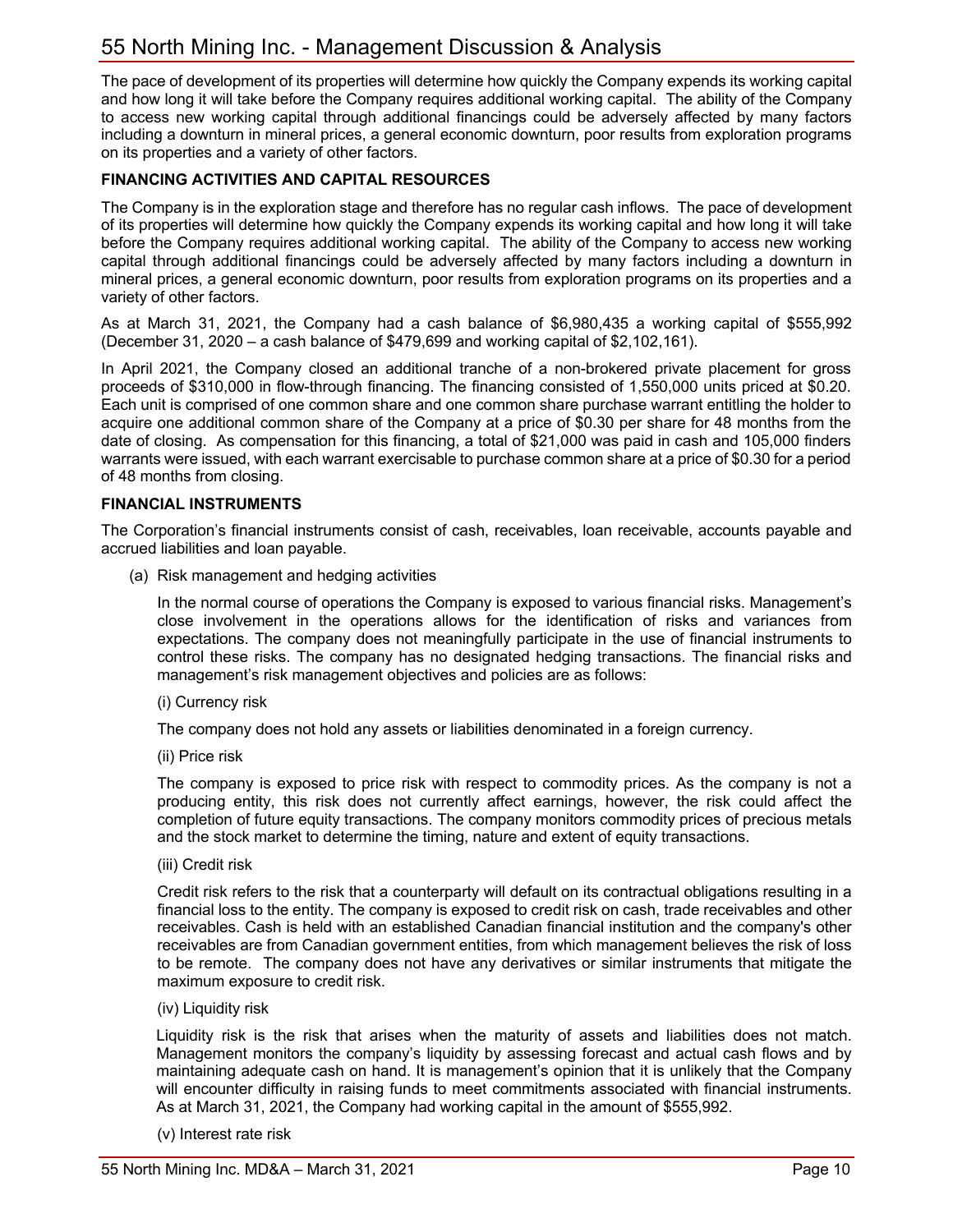Interest rate risk is the risk that the fair value or future cash flows of a financial instrument will fluctuate because of changes in market interest rates. The Company's promissory note agreement fixes interest at 5% per annum and accordingly is not subject to cash flow interest rate risk due to changes in the market rate of interest. Changes in future interest rates could however affect the carrying value of the debt and result in a non-cash adjustment to earnings.

(b) Fair values, carrying amounts and changes in fair value

The fair values of the Company's financial instruments approximate their carrying value due to their short-term nature. Fair value amounts represent point-in-time estimates and may not reflect fair value in the future. The measurements are subjective in nature, involve uncertainties and are a matter of judgment. The methods and assumptions used to develop fair value measurements, for those financial instruments where fair value is recognized in the balance sheet, have been prioritized into three levels as per the fair value hierarchy in Canadian generally accepted accounting principles.

- Level one includes quoted prices (unadjusted) in active markets for identical assets or liabilities.
- Level two includes inputs that are observable other than quoted prices included in level one.
- Level three includes inputs that are not based on observable market data.

At March 31, 2021 and December 31, 2020, the Company's financial instruments were classified as Level 1 except for investments which was classified as Level 2.

(c) Collateral

The carrying value of financial assets the Company has pledged as collateral as at March 31, 2021 and December 31, 2020 is \$Nil.

#### **RISK FACTORS**

The business of the Company is subject to a number of risks and uncertainties that may impact the business of the Company. A summary of the risk factors that may affect the Company is set forth below.

#### **COMPETITION FOR MINERAL DEPOSITS**

The mineral exploration and mining industry is competitive in all phases of exploration, development and production. The Company competes with a number of other entities and individuals in the exploration of search for and the acquisition of attractive mineral properties. As a result of this competition, much of which is with entities with greater financial resources than the Company, the Company may not be able to obtain funding for its exploration projects, obtain and maintain the necessary resources to carry out such exploration or acquire attractive properties in the future on terms it considers acceptable. The Company competes with other resource companies, many of whom have greater financial resources and/or more advanced properties that are better able to attract equity investment and other capital.

#### **RESOURCE EXPLORATION AND DEVELOPMENT INVOLVES A HIGH DEGREE OF RISK**

Resource exploration and development is a speculative business and involves a high degree of risk. There is no known body of commercial ore on any of the properties of the Company. There is no certainty that any expenditure made by the Company in the exploration of any of its properties or otherwise will result in discoveries of commercial quantities of minerals. The marketability of natural resources which may be acquired or discovered by the Company will be affected by numerous factors beyond the control of the Company.

#### **LAG TIME BETWEEN DISCOVERY AND PRODUCTION OF MINERAL RESOURCES**

The Company is unable to predict the amount of time which may elapse between the date when any new mineral resource may be discovered and the date when production, if any, will commence from any such discovery.

#### **INFRASTRUCTURE REQUIREMENTS**

Exploration and development of mineral properties depend, to one degree or another, on adequate infrastructure. Reliable roads, bridges, power sources and water supply are important determinants which affect capital and operating costs. Unusual or infrequent weather phenomena, terrorism, sabotage, government or other interference in the maintenance or provision of such infrastructure could adversely affect the Company's operations, financial conditions and results of operations.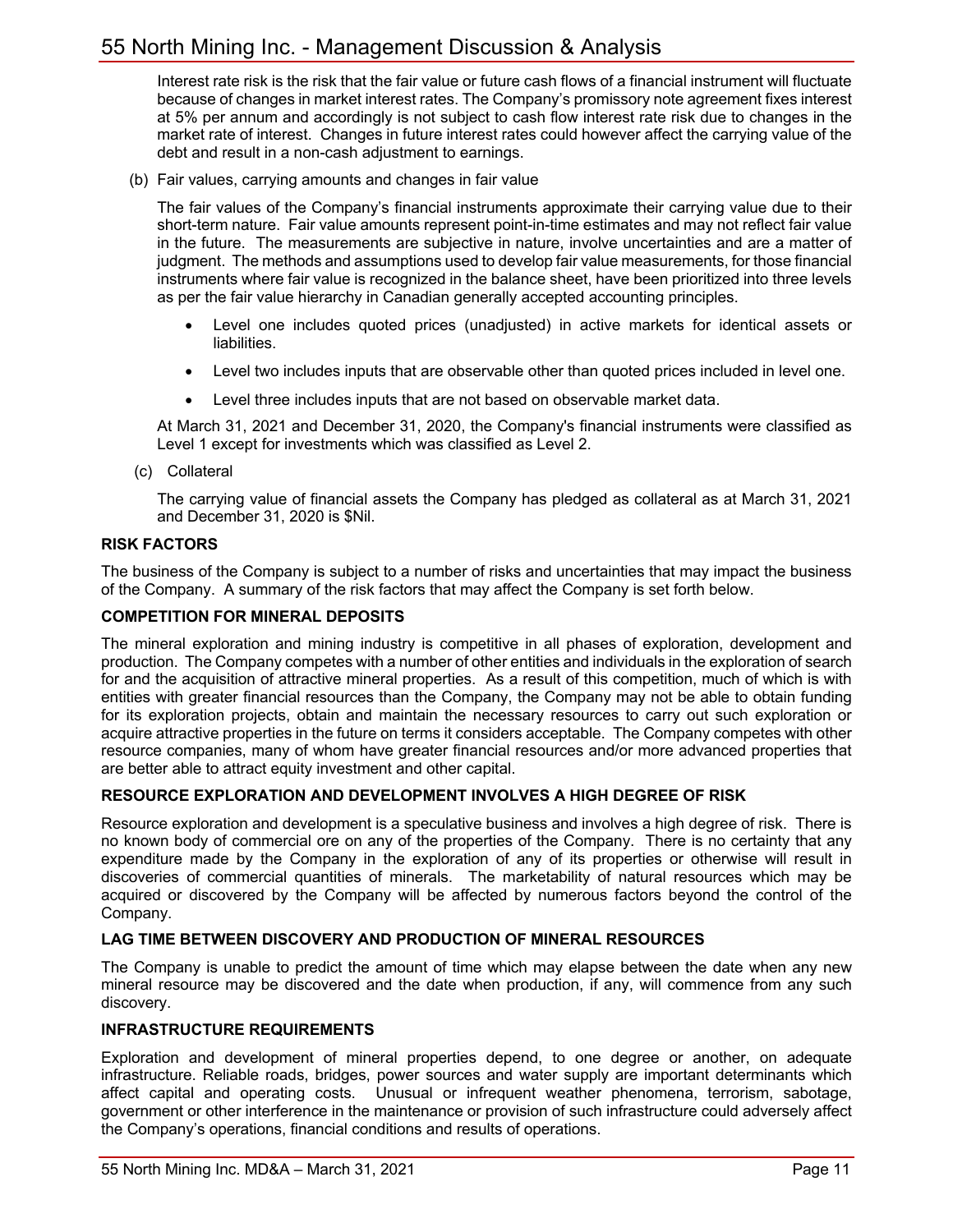## **TITLE TO THE COMPANY'S PROPERTIES OR INTEREST MAY BE DISPUTED**

Title to and the area of resource concessions may be disputed. There is no guarantee of title to any of the Company's properties. The properties may be subject to prior unregistered agreements or transfers and title may be affected by undetected defects.

#### **SURFACE ACCESS RIGHTS**

The Company does not have surface access rights to all of its mineral properties and will be required to obtain all necessary permits prior to carrying out any exploration activities on certain of its properties. According, the Company may be unable to access certain of its properties and related mineral exploration claims to carry out its proposed exploration activities.

#### **ABORIGINAL LAND CLAIMS AND ABORIGINAL RIGHTS**

The mineral properties of the Company may in the future be the subject of aboriginal peoples' land claims or aboriginal rights claims. The legal basis of an aboriginal land claim and aboriginal rights is a matter of considerable legal complexity and the impact of the assertion of such a claim, or the possible effect of a settlement of such claim upon the Company cannot be predicted with any degree of certainty at this time.

#### **ADDITIONAL FUNDS FOR FUTURE EXPLORATION AND DEVELOPMENT, DILUTION**

As a mineral exploration company, the Company does not generate cash flow from its activities and it must rely primarily on issuances of its securities or the borrowing of funds to finance its operations. The exploration and development of its properties will require substantial funds beyond those it has and there is no assurance that such additional funds will be available to the Company on commercially reasonable terms or in sufficient amounts to allow the Company to continue to pursue its objectives. The inability of the Company to raise further funds whether through additional equity issuances or by other means, could result in delays or the indefinite postponement of planned exploration and/or development activities or, in certain circumstances, the loss of some or all of its property interests or cessation of all mineral exploration and/or development activities.

#### **RISKS ASSOCIATED WITH THE COMPANY'S ACTIVITIES MAY NOT BE INSURABLE**

The Company's business is subject to a number of risks and hazards and no assurance can be given that insurance will cover the risks to which the Company's activities will be subject or will be available at all or at commercially reasonable premiums.

#### **THE COMPANY HAS NO HISTORY OF OPERATIONS, EARNINGS OR DIVIDENDS**

The Company was incorporated on December 5, 2008 and has no history of earnings or of a return on investment, and there is no assurance that it will generate earnings, operate profitably or provide a return on investment in the future. The Company has no plans to pay dividends.

#### **STATUTORY AND REGULATORY COMPLIANCE IS COMPLEX AND MAY RESULT IN DELAY OR CURTAILMENT OF THE COMPANY'S OPERATIONS**

The current and future operations of the Company and any parties which may carry out exploration, development and mining activities on properties in which the Company holds an interest will be governed by laws and regulations governing mineral concession acquisition, prospecting, development, mining, production, exports, taxes, labour standards, occupational health, waste disposal, toxic substances, land use, environmental protection, mine safety and other matters. Companies engaged in exploration activities often experience increased costs and delays in production and other schedules as a result of the need to comply with applicable laws, regulations and permits. The Company will apply for all necessary permits for the exploration work it intends to conduct, however such permits are, as a practical matter, subject to the discretion of government authorities and there can be no assurance that the Company will be successful in obtaining or maintaining such permits.

#### **THE COMPANY DEPENDS ON KEY MANAGEMENT AND EMPLOYEES**

Recruiting and retaining qualified personnel is critical to the Company's success. The number of persons skilled in acquisition, exploration and development of mining properties is limited and competition for such persons is intense. As the Company's business activity grows, the Company will require additional key financial, administrative and mining personnel as well as additional operations staff. There can be no assurance that the Company will be successful in attracting, training and retaining qualified personnel.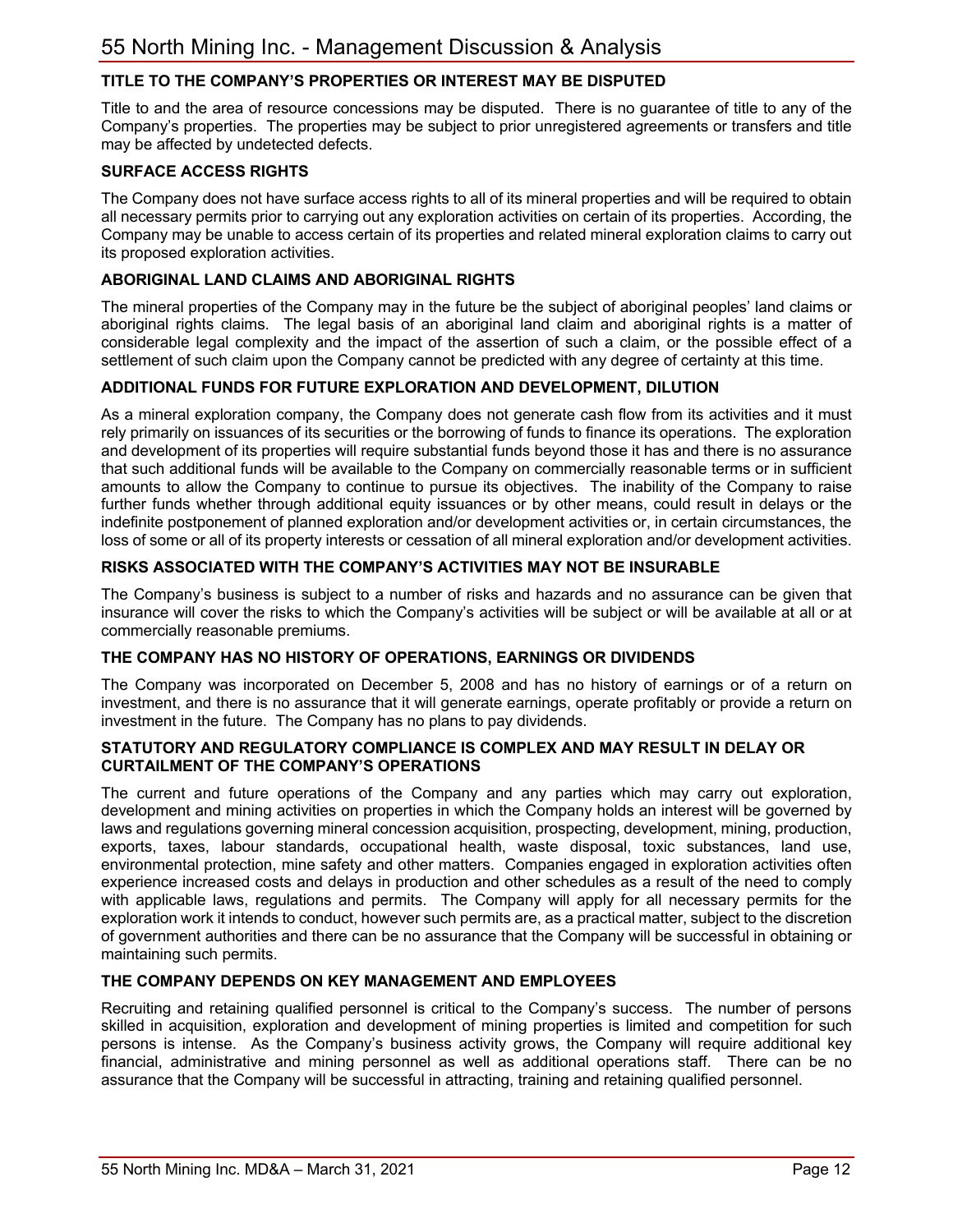## **SHORTAGE OF SUPPLIES**

The Company may be adversely affected by shortages of critical supplies or equipment required to operate the business of the Company. Any shortage of critical supplies or equipment will affect the timeliness of the development of the Company and its business.

#### **ESTIMATES OF MINERAL RESOURCES**

There are numerous uncertainties inherent in estimating ore reserves and mineral resources. The accuracy of any reserve or resource estimate is a function of the quantity and quality of available data and of the assumptions made and judgments used in engineering and geological interpretation. Fluctuations in precious or base metal prices, results of drilling or metallurgical testing, subsequent to the date of any estimate may require revision of such estimate. In addition, there can be no assurance that precious or base metal recoveries in small scale laboratory tests will be duplicated in larger scale tests under on-site conditions or during production.

#### **ENVIRONMENTAL FACTORS**

All phases of the Company's operations are subject to environmental regulation in the jurisdictions in which it operates. Environmental legislation is evolving in a manner which will require stricter standards and enforcement, increased fines and penalties for non-compliance, more stringent environmental assessments of proposed projects and a heightened degree of responsibility for companies and their officers, directors and employees. There is no assurance that future changes in environmental regulation, if any, will not adversely affect the Company's operations. The Company's operations are subject to environmental regulations promulgated by various government agencies from time to time. Violation of existing or future environmental rules may result in various fines and penalties.

#### **CONFLICT OF INTEREST**

Certain directors and officers of the Company were also directors, officers or shareholders of other companies that are similarly engaged in the business of acquiring, developing, and exploiting natural resource properties. Such associations may give rise to conflicts of interest from time to time. The directors of the Company are required by law to act honestly and in good faith with a view to the best interests of the Company and to disclose any interest which they may have in any project or opportunity of the Company.

#### **OFF BALANCE SHEET ARRANGEMENTS**

There are no off-balance sheet arrangements to which the Company is committed.

#### **RELATED PARTY TRANSACTIONS**

Key management personnel are those persons having authority and responsibility for planning, directing and controlling the activities of the group, directly and indirectly, include any director (whether executive or otherwise) of the Company. Total fees paid to the Company's CEO during the three months ended March 31, 2021 is \$18,000 (three months ended March 31, 2020 - \$NIL). Total fees paid to the Company's CFO during the three months ended March 31, 2021 is \$15,000 (three months ended March 31, 2020 - \$13,000) with \$5,000 remaining in accounts payable at quarter end (March 31, 2020 - \$13,000), in addition to \$NIL in expenses due at March 31, 2021 (March 31, 2020 - \$1,474).

Total fees paid to certain directors for services rendered during the three months ended March 31, 2020 is \$30,000 (three months ended March 31, 2020 - \$20,000) with \$NIL remaining in accounts payable at quarter end (March 31, 2020 - \$20,000). At March 31, 2020, the Company's CEO was owed \$5,486 in expenses (March 31, 2021 - \$NIL), which amount remains in accounts payable at quarter-end.

#### **FUTURE CHANGES in ACCOUNTING POLICIES**

#### **New Accounting Standards Issued But Not Yet Effective**

Certain new accounting standards and interpretations have been published that are not mandatory for the current period and have not been early adopted. These standards are not expected to have a material impact on the Company in the current or future reporting periods.

#### **IFRSs effective as of January 1, 2021 Interest Rate Benchmark Reform – IBOR 'phase 2' (Amendments to IFRS 9, IAS 39, IFRS 7, IFRS 4 and IFRS 16)**

The amendments have had no impact on the condensed interim consolidated financial statements.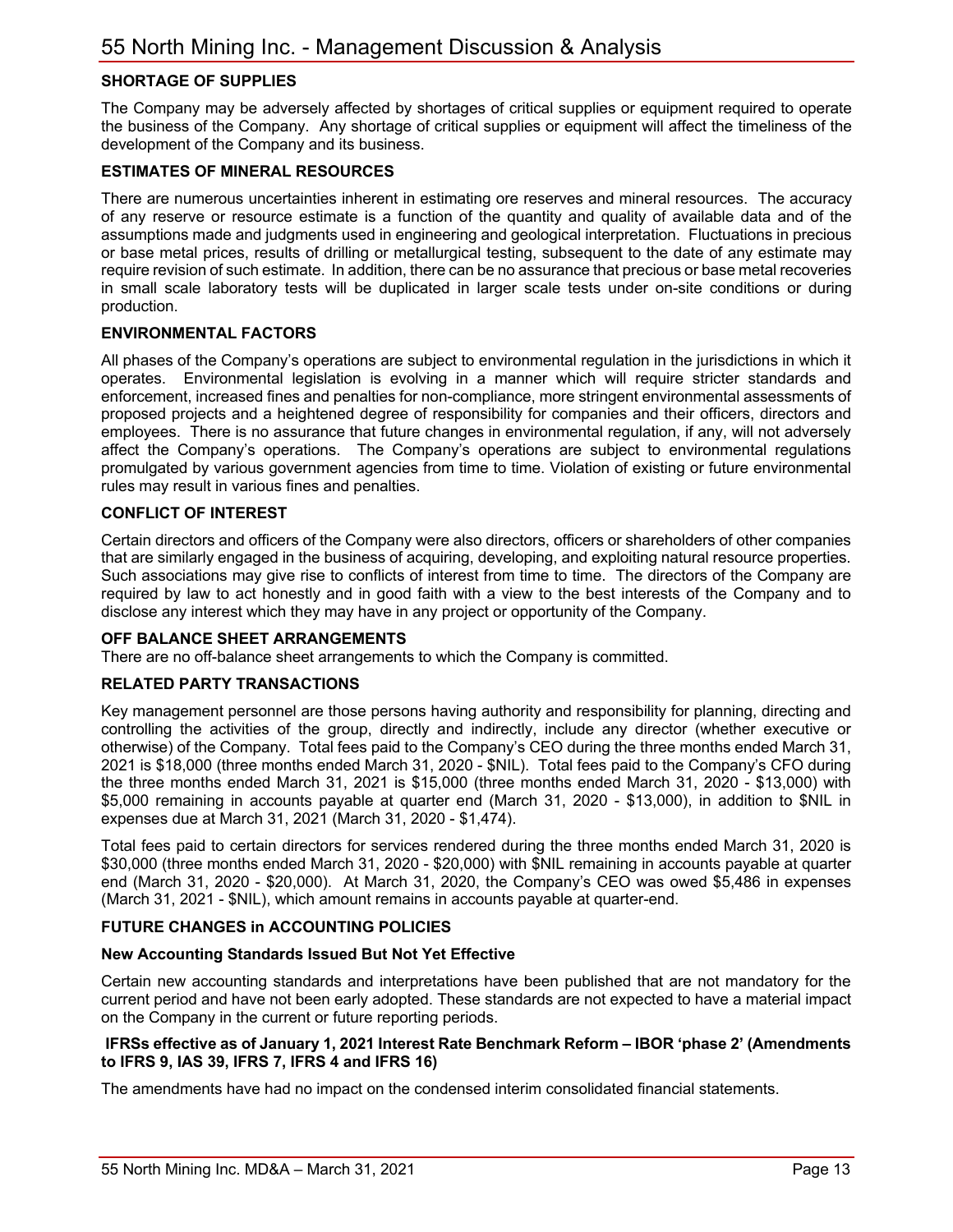## **ADDITIONAL DISCLOSURE FOR VENTURE ISSUERS WITHOUT SIGNIFICANT REVENUE**

As the Company has had no significant revenue from operations since inception (December 5, 2008), the following is a breakdown of the material costs incurred by the Company:

|                                            | Three months<br><b>Ended</b><br>Mar. 31, 2021<br>\$\$ | <b>Three Months</b><br><b>Ended</b><br>Mar. 31, 2020<br>\$\$ |
|--------------------------------------------|-------------------------------------------------------|--------------------------------------------------------------|
| Project expenditures                       | 1,948,337                                             | 56,563                                                       |
| Management and consulting                  | 97,626                                                | 70,000                                                       |
| Professional fees                          | 36,396                                                | 31,550                                                       |
| <b>Listing Costs</b>                       | 15,000                                                |                                                              |
| <b>General and Administrative Expenses</b> | 10,490                                                | 24,183                                                       |
| Promotion and shareholder communication    | 6,211                                                 |                                                              |

### **DISCLOSURE OF OUTSTANDING SHARE DATA**

#### **a) Authorized:**

The Company is authorized to issue an unlimited number of common shares with each common share entitled to one vote.

#### **b) Common shares issued:**

|                                               | <b>Number of Shares</b> | <b>Stated Capital</b> |
|-----------------------------------------------|-------------------------|-----------------------|
| Balance, December 31, 2019                    | 68,993,217              | \$1,368,750           |
| Issued on settlement of debt                  | 1,500,000               | 150,000               |
| Issued on reverse takeover transaction        | 7,832,915               | 695,988               |
| Issued on private placement                   | 25,726,730              | 4,426,114             |
| Warrant allocation                            |                         | (1,670,277)           |
| Share issue costs                             |                         | (520,696)             |
| Flow-through premium                          |                         | (567,104)             |
| Balance, December 31, 2020 and March 31, 2021 | 104,052,862             | \$3,882,775           |

Included in the share capital balance on December 31, 2020 and March 31, 2021 are 189,206 shares held by 55 North Operations (formerly Ontario Inc.). These shares will be sold now that the Company's shares are trading on a stock exchange and are included as shares held in treasury.

On July 2, 2020, certain creditors agreed to receive a total of 1,500,000 common shares in settlement of \$150,000 debt owed to them, with each share issued at \$0.10 per share.

On September 2, 2020, 55 North completed the RTO resulting in the acquisition of control of 55 North by the shareholders of Ontario Inc. Pursuant to the RTO, all issued and outstanding securities in the capital of 55 North were converted into like issued and outstanding securities of the Company on a one-for-one basis resulting in the issuance of 7,832,915 shares with each share issued at \$0.09 per share.

On September 21, 2020, the Company closed a private placement for gross proceeds of \$1,403,416, issuing 6,672,080 flow through units at \$0.20 per unit for gross proceeds of \$1,334,416 and 460,000 non-flow through units at \$0.15 per unit for gross proceeds of \$69,000. Each flow through and non-flow through unit consists of one common share and one warrant, with each warrant entitling the holder to acquire a common share at \$0.30 per share for 48 months from the date of issuance.

On October 15, 2020, the Company announced that it closed the second tranche of a non-brokered private placement for gross proceeds of \$836,000, made up of \$824,000 in flow through financing and \$12,000 in nonflow through financing. The flow through financing consisted of 4,120,000 flow through units. Each flow through units was priced at \$0.20 each for gross proceeds of \$824,000. The non-flow through financing consisted of 80,000 units priced at \$0.15 each for gross proceeds of \$12,000. Each unit is comprised of one common share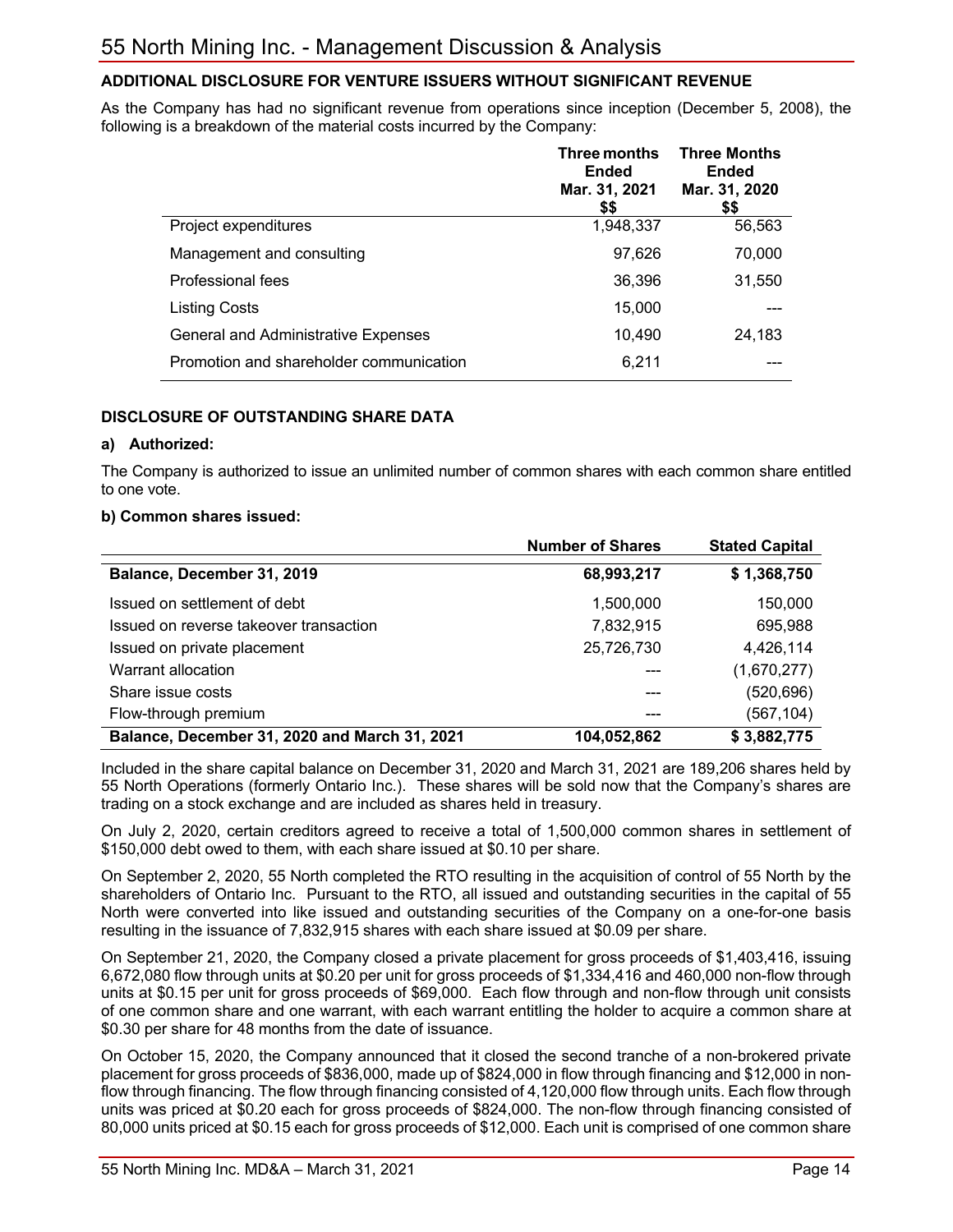and one common share purchase warrant entitling the holder to acquire one additional common share at a price of \$0.30 per share for 48 months from the date of issuance.

On November 9, 2020 the Company announced that it closed the third tranche of a non-brokered private placement for gross proceeds of \$1,386,920, consisting of \$1,371,920 in non-flow-through financing and \$15,000 in flow-through financing. The flow through financing consisted of 75,000 flow through units. Each flow through units was priced at \$0.20 each for gross proceeds of \$15,000. The non-flow through financing consisted of 9,146,133 units priced at \$0.15 each for gross proceeds of \$1,371,920. Each unit is comprised of one common share and one common share purchase warrant entitling the holder to acquire one additional common share at a price of \$0.30 per share for 48 months from the date of issuance. Bruce Reid, CEO and Director, subscribed for 2,000,000 non-flow through units.

On November 27, 2020 the Company announced that it closed an additional tranche of a non-brokered private placement for gross proceeds of \$599,777 consisting of \$504,777 in non-flow-through financing and \$95,000 in flow-through financing. The non-flow-through financing consisted of 3,365,183 units priced at \$0.15. The flow-through financing consisted of 475,000 flow-through units priced at \$0.20. Each unit is comprised of one common share and one common share purchase warrant entitling the holder to acquire one additional common share of the Company at a price of \$0.30 per share for 48 months from the date of issuance.

On December 4, 2020 the Company announced that it closed an additional tranche of a non-brokered private placement for gross proceeds of \$200,000 in non-flow-through financing. The non-flow-through financing consisted of 1,333,334 units priced at \$0.15 per unit. Each unit is comprised of one common share and one common share purchase warrant entitling the holder to acquire one additional common share of the Company at a price of \$0.30 per share for 48 months from the date of issuance.

### **Warrants**

A summary of the status of the Company's outstanding warrants and changes for the year ended December 31, 2020 and the three months ended March 31, 2021 are as follows:

|                                | <b>Number</b> |    | 2021<br>Weighted<br>average<br>exercise<br>price | <b>Number</b>  | 2020<br>Weighted<br>average<br>exercise<br>price |      |
|--------------------------------|---------------|----|--------------------------------------------------|----------------|--------------------------------------------------|------|
| <b>Balance, beginning</b>      | 51,914,010    | \$ | 0.24                                             | 22,634,108     | S                                                | 0.10 |
| Granted                        | ---           |    | ---                                              | 1,666,666      |                                                  | 0.18 |
| Cancelled                      | ---           |    | ---                                              | (24, 300, 774) |                                                  | 0.10 |
| Granted - replacement warrants | ---           |    | ---                                              | 24,517,950     |                                                  | 0.18 |
| Granted - post RTO             | ---           |    | ---                                              | 27,396,060     |                                                  | 0.29 |
| Expired                        | ---           |    | ---                                              | ---            |                                                  | ---  |
| <b>Balance, ending</b>         | 51,914,010    | \$ | 0.24                                             | 51,914,010     | S                                                | 0.24 |

Notes:

 $<sup>(1)</sup>$  Following completion of the RTO, warrants issued by 55 North and Ontario Inc. were replaced by new 55 North Mining</sup> Inc. warrants using the transaction share exchange ratio.

At March 31, 2021 and December 31, 2020, there were 51,914,010 warrants outstanding, with each warrant entitling the holder to acquire one common share of the Company at the prices noted below:

| <b>Number</b>  | <b>Exercise</b><br><b>Price</b> | <b>Remaining Contractual</b><br><b>Life In Years</b> | <b>Expiry Date</b>                |
|----------------|---------------------------------|------------------------------------------------------|-----------------------------------|
| March 31, 2020 |                                 |                                                      |                                   |
| 24,300,774     | \$0.18                          | 1.75                                                 | December 31, 2022 <sup>(1)</sup>  |
| 217,176        | \$0.61                          | 1.72                                                 | December 18, 2022 <sup>(2)</sup>  |
| 7,132,080      | \$0.30                          | 3.48                                                 | September 21, 2024                |
| 500,000        | \$0.20                          | 3.48                                                 | September 21, 2024 <sup>(4)</sup> |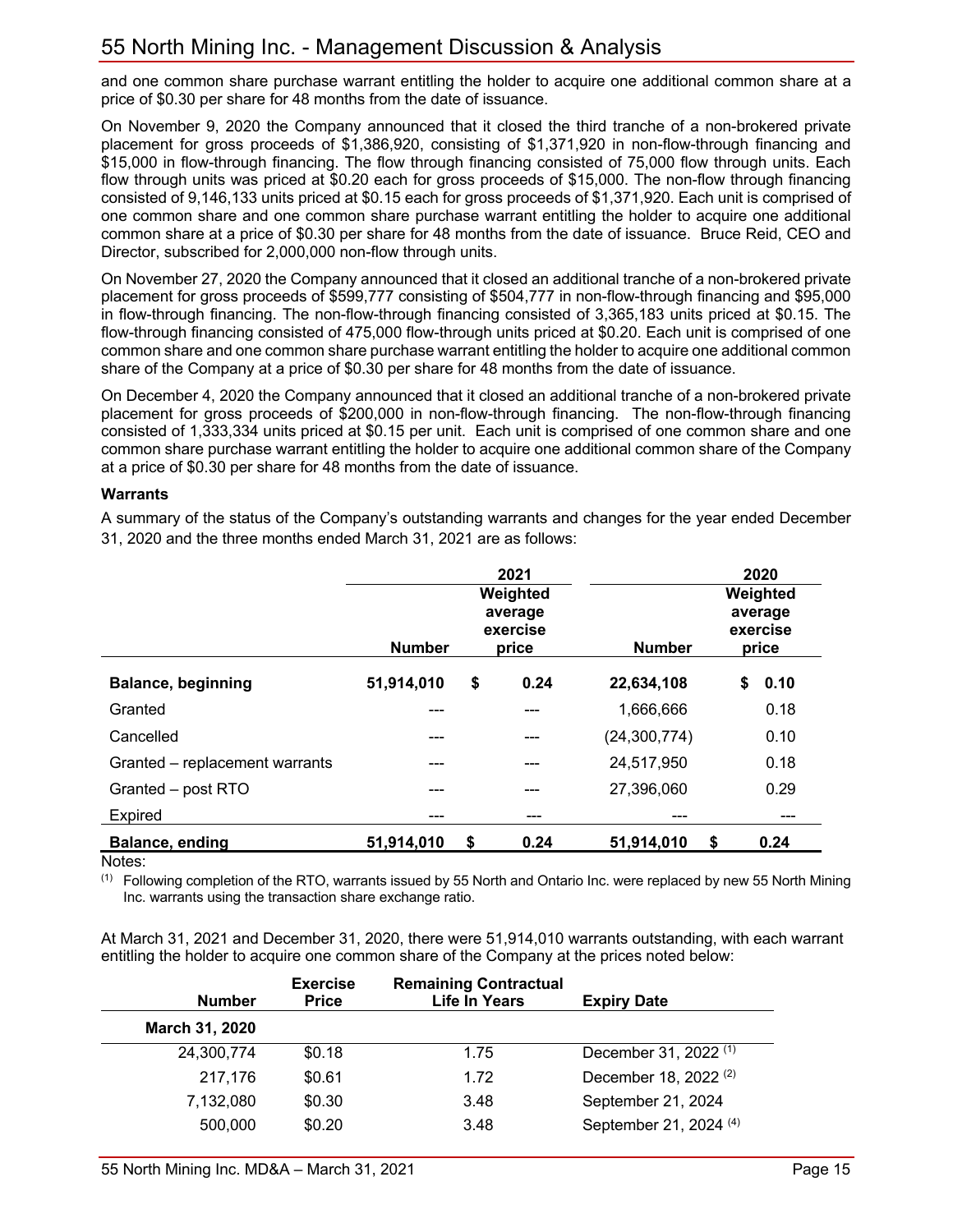| ັ          |        |      |                                   |
|------------|--------|------|-----------------------------------|
| 36,800     | \$0.15 | 3.48 | September 21, 2024 <sup>(3)</sup> |
| 4,200,000  | \$0.30 | 3.55 | October 15, 2024                  |
| 329,600    | \$0.20 | 3.55 | October 15, 2024 <sup>(3)</sup>   |
| 6,400      | \$0.15 | 3.55 | October 15, 2024 <sup>(4)</sup>   |
| 9,221,133  | \$0.30 | 3.61 | November 9, 2024                  |
| 534,531    | \$0.15 | 3.61 | November 9, 2024 (4)              |
| 6,000      | \$0.30 | 3.61 | November 9, 2024                  |
| 3,840,183  | \$0.30 | 3.66 | November 27, 2024                 |
| 141,333    | \$0.15 | 3.66 | November 27, 2024 (4)             |
| 8,000      | \$0.20 | 3.66 | November 27, 2024 <sup>(3)</sup>  |
| 1,333,334  | \$0.30 | 3.68 | December 4, 2024                  |
| 106,666    | \$0.15 | 3.68 | December 4, 2024 <sup>(4)</sup>   |
| 51,914,010 | \$0.24 | 2.71 |                                   |

Notes:

 $(1)$  In August 2020, the terms of these warrants were changed to an exercise price of \$0.18 and with an expiration date of December 31, 2022.

- (2) In August 2020, the terms of these warrants were changed to an expiration date of December 18, 2022
- $(3)$  These compensation options entitle the holder to acquire a unit at a price of \$0.20 per unit. Each unit is comprised of one common share and one warrant which can be exercised to acquire one additional common share at a price of \$0.30 for a period of 48 months.
- $(4)$  These compensation options entitle the holder to acquire a unit at a price of \$0.15 per unit. Each unit is comprised of one common share and one warrant which can be exercised to acquire one additional common share at a price of \$0.30 for a period of 48 months.

#### **Share Options**

The Company may grant options to directors, officers, employees, and technical consultants of the Company. The maximum number of shares reserved for issuance under all securities compensation arrangements is limited to 10% of the total number of issued and outstanding shares exercisable for a period of up to 10 years. The maximum number of shares that may be issued to any officer, director or employee shall not exceed 5% of the total number of issued and outstanding shares. The maximum number of shares that may be issued to technical consultants, including investor relation consultants, shall not exceed 2% of the total number of issued and outstanding shares.

A summary of the status of the Company's outstanding options as at March 31, 2021 and December 31, 2020 and changes during the periods then ended are as follows:

|                                     |               | Mar. 31, 2021             |               | Dec. 31, 2020             |
|-------------------------------------|---------------|---------------------------|---------------|---------------------------|
|                                     |               | Weighted                  |               | Weighted                  |
|                                     | <b>Number</b> | average<br>exercise price | <b>Number</b> | average<br>exercise price |
|                                     |               |                           |               |                           |
| <b>Balance, beginning</b>           | 296,148       | \$0.51                    | ---           |                           |
| Granted – replacement options $(1)$ | ---           | ---                       | 296,148       | 0.51                      |
| Balance, ending                     | 296,148       | \$0.51                    | 296,148       | ---                       |

Notes:

 $<sup>(1)</sup>$  Following completion of the RTO, options issued by 55 North were replaced by new 55 North Mining Inc. options</sup> using the transaction share exchange ratio.

The average remaining life of the options is 3.52 years.

On April 20, 2021, the Company issued 9,100,000 incentive share options to officers, directors, employees and consultants with each option having a 5-year term and an exercise price of \$0.15.